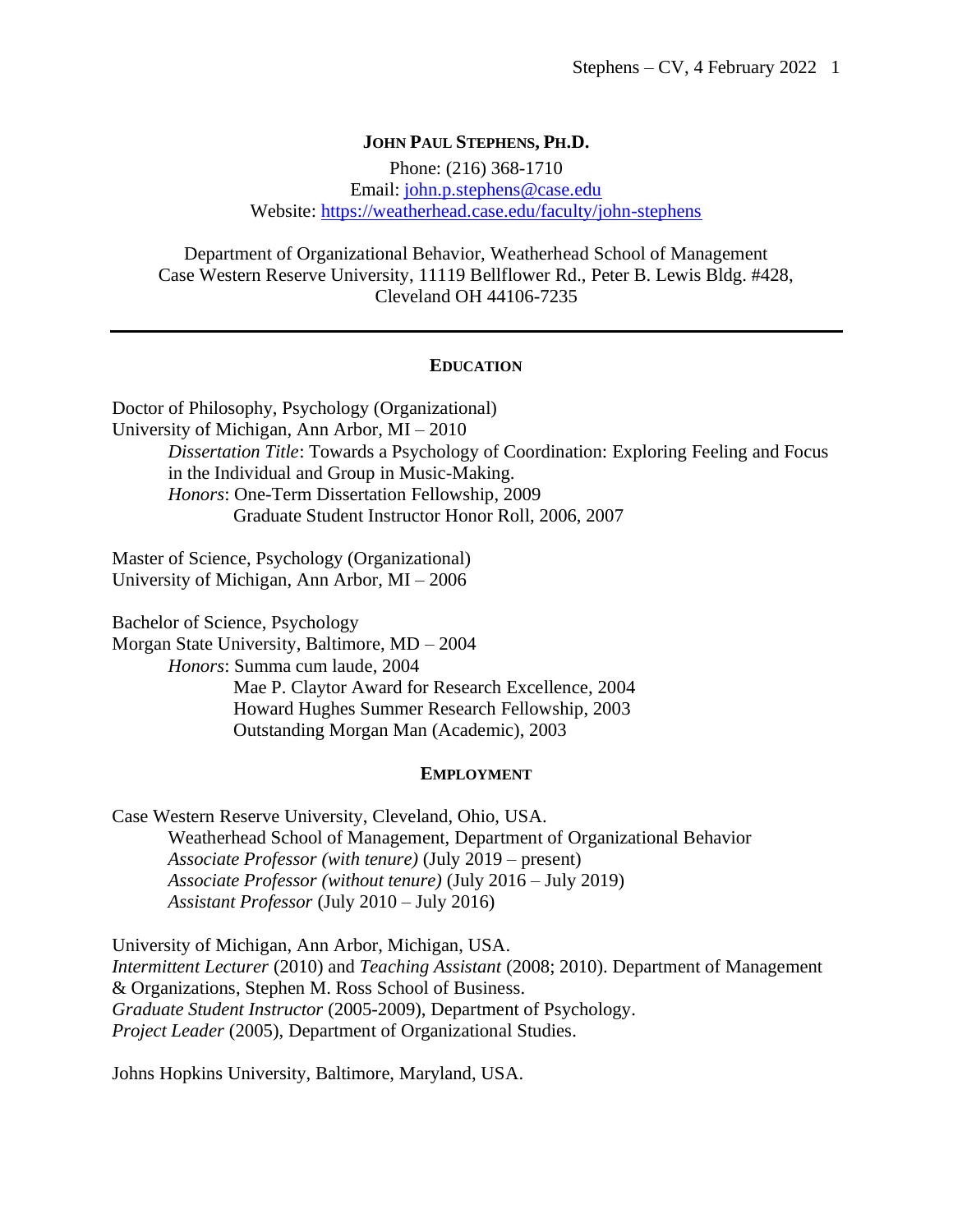*Research Assistant* (2003-2004), Department of Cognitive Science, Landau Language and Cognition Lab.

Morgan State University, Baltimore, Maryland, USA. *Resident Assistant* (2001-2004) and *Desk Attendant* (2000-2001), Office of Residence Life.

Republic Bank, Ltd., Trinidad & Tobago *Teller*, (1999).

### **PROFESSIONAL HONORS, AWARDS AND RECOGNITIONS**

*Editorial Board Outstanding Reviewer Award*, Group & Organization Management, 2019.

*Undergraduate Teaching Award Nominee*, Weatherhead School of Management, Case Western Reserve University, Cleveland, OH, 2018.

*MOC Outstanding Service Award*, Managerial and Organizational Cognition Division Academy of Management, Atlanta, GA, 2017.

*Outstanding Reviewer Award*, Managerial and Organizational Cognition Division, Academy of Management Annual Meeting, Atlanta, GA, 2017.

*Undergraduate Teaching Award Nominee*, Weatherhead School of Management, Case Western Reserve University, Cleveland, OH, 2017.

*Outstanding Reviewer Award*, Managerial and Organizational Cognition Division, Academy of Management Annual Meeting, 2016.

*Bruce Jackson, M.D. Award for Excellence in Undergraduate Mentoring Nominee,* Case Western Reserve University, Cleveland, OH, 2016.

*John S. Diekhoff Award for Distinguished Graduate Student Teaching Nominee*, Case Western Reserve University, Cleveland, OH, 2016.

*Outstanding Reviewer Award*, Managerial and Organizational Cognition Division, Academy of Management Annual Meeting, 2015.

*Ethics Table Fellow*, Case Western Reserve University, Cleveland, OH, 2015.

*Editorial Board Outstanding Reviewer Award*, Academy of Management Review, Academy of Management, 2015

*Outstanding Reviewer Award*, Organizational Behavior Division, Academy of Management Annual Meeting, 2015.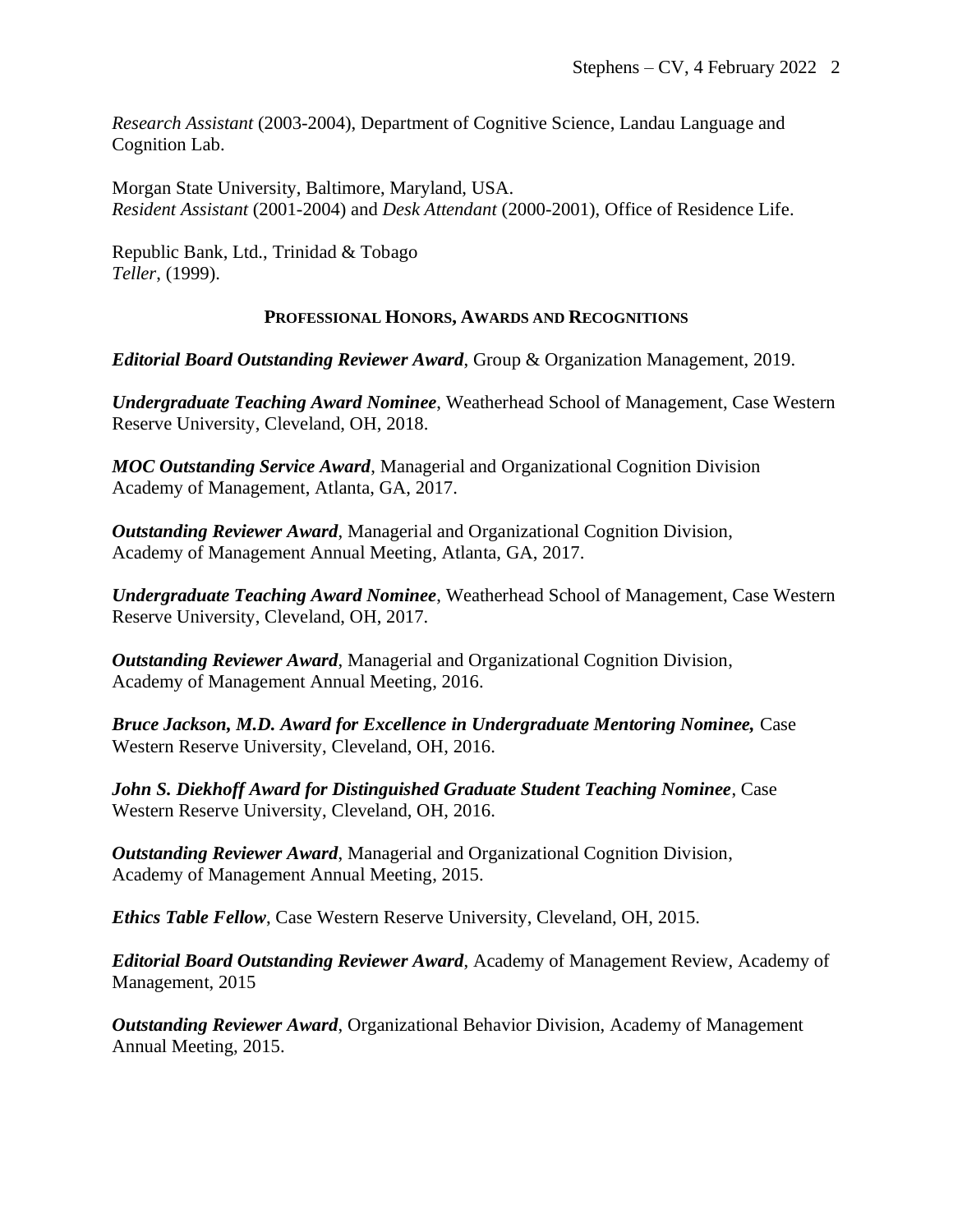*Outstanding Reviewer Award*, Organizational Behavior Division, Academy of Management Annual Meeting, 2014.

*John S. Diekhoff Award for Distinguished Graduate Student Mentoring Nominee*, Case Western Reserve University, Cleveland, OH, 2014.

*Best Paper Award*, UC Davis Conference on Qualitative Research, University of California, Davis, CA, 2013

*Outstanding Reviewer Award*, Organizational Behavior Division, Academy of Management Annual Meeting, 2011.

*Outstanding Reviewer Award*, Organizational Behavior Division, Academy of Management Annual Meeting, 2011.

*Above and Beyond the Call of Duty Award*, Organization and Management Theory Division, Academy of Management Annual Meeting, 2011.

### **RESEARCH AND PUBLICATIONS**

### **Research Interests**

The roles of individual-level perception and knowledge in interdependent work, particularly:

- Forms of embodied cognition in coordinated, collective performance
- Emotional and behavioral qualities of interpersonal work relationships

#### **Grants**

**CCI Research Foundation,** "Testing the applicability of a toolkit for relieving healthcare personnel stress and improving their resilience during the COVID-19 pandemic" (Start date 11/9/20, End date 11/9/21), \$24, 200. PI: John Paul Stephens, Co-PI: Joachim Voss.

**American Nurses Foundation**, "Pilot Evaluation of eSMART-HF: A Dyadic Intervention for Heart Failure Management" (Start date, 09/01/2018, End date 08/31/2019), \$15, 000. PI: Elliane Irani, Co-PIs: Ronald L. Hickman, Jr., and John Paul Stephens.

**Cleveland Clinic Foundation**, "The roles of relationships, communication, and coordination in construction project management" (Start date 11/20/2015, End date 12/31/2020), \$259 285, PI: John Paul Stephens.

**Weatherhead School of Management, Case Western Reserve University**, Intramural Funding Grant, "How do medical students' emerging professional identities shape their appreciation and application of relational competencies in the clinical setting?" (Start date 10/10/2015, End date 1/31/2016), \$2400, PI: John Paul Stephens.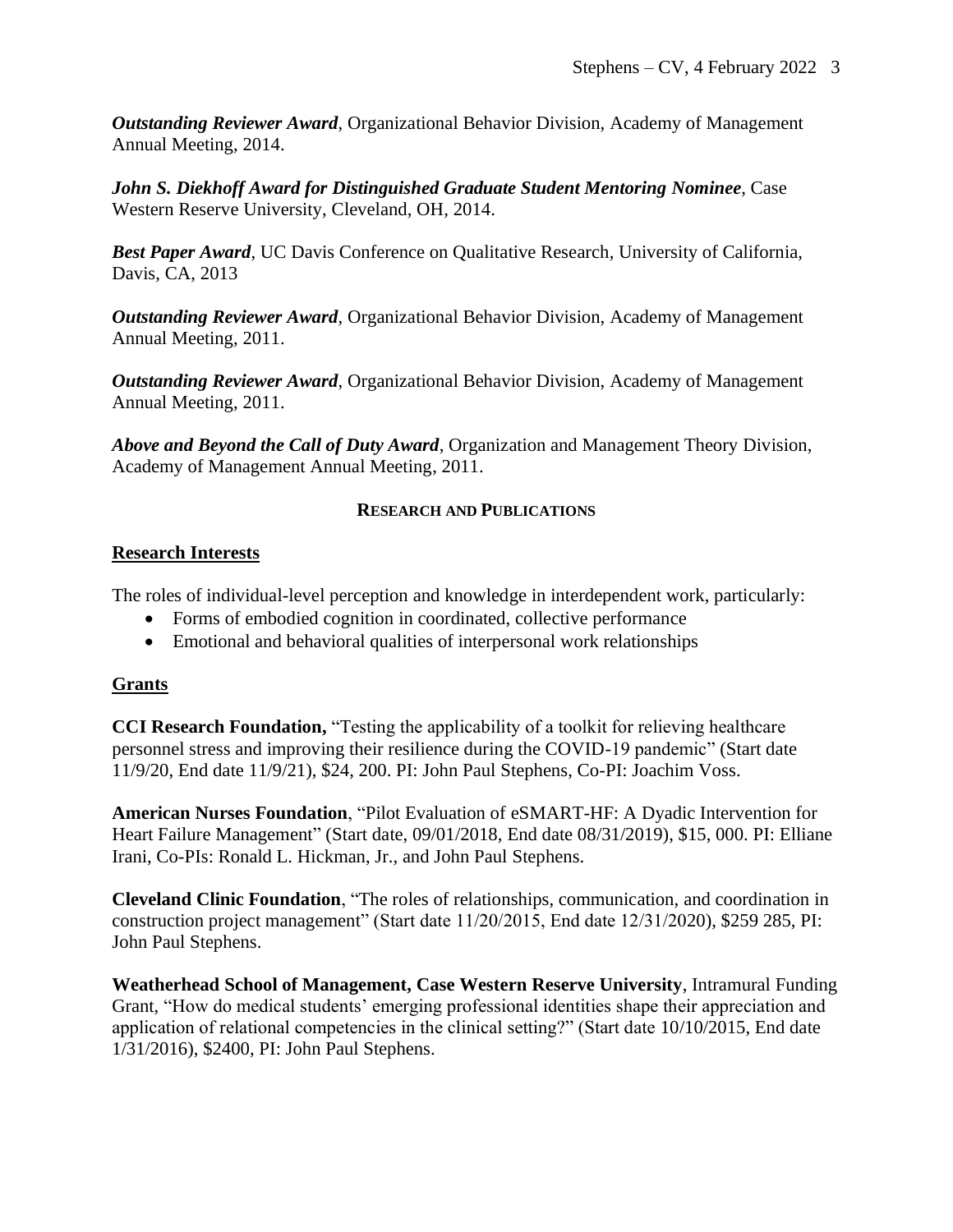**Weatherhead School of Management, Case Western Reserve University**, Intramural Funding Grant, "The impact of mixed emotions on intragroup adaptive coordination" (Start date 6/1/2015, End date 6/30/2016), \$2500, PI: John Paul Stephens.

**NSF ACES+ (Academic Careers in Engineering and Science Plus) Advance Opportunity Grant, Case Western Reserve University**, "The impact of mixed emotions on intragroup adaptive coordination" (Start date 3/14/12, End date 3/31/2013), \$6800, PI: John Paul Stephens.

**Rackham School of Graduate Studies, University of Michigan**, Graduate Student Research Grant. 2009, \$1600.

**Department of Psychology, University of Michigan**, Dissertation/Thesis Grant. 2008, \$990.

### **Articles in Refereed Journals**

Hinz, J.\*, **Stephens, J.P.\*,** & Van Oosten, E. (2022). Towards a pedagogy of connection: A critical view of being relational in listening. *Management Learning.* \*Indicates shared first-authorship

Lyddy, C.J., Good, D.J., Bolino, M.C., Thompson, P.S., & **Stephens, J.P.** (2021). Where mindfulness falls short. *Harvard Business Review Digital Article*. Reprint H068MC

Irani, E., Niyomyart, A., Dolansky, M., **Stephens, J.P.,** Ganocy, S.J., Josephson, R., & Hickman, Jr., R. (2021). A pilot randomized clinical trial of a teamwork intervention for heart failure care dyads. *Heart & Lung,* 50(6), 877-884. <https://doi.org/10.1016/j.hrtlng.2021.07.008>

Lyddy, C.J., Good, D.J., Bolino, M.C., Thompson, P.S., & **Stephens, J.P.** (2021). The costs of mindfulness at work: The moderating role of mindfulness in surface acting, self-control depletion, and performance outcomes. Advance online publication at the *Journal of Applied Psychology*. [https://doi.org/10.1037/apl0000863](https://psycnet.apa.org/doi/10.1037/apl0000863)

**Stephens, J.P.** (2021). How the show goes on: Using the aesthetic experience of collective performance to adapt while coordinating. *Administrative Science Quarterly*, 66(1), 1-41. <https://doi.org/10.1177/0001839220911056>

Thomas, N.\*, Sugiyama, K.\*, Rochford, K.\*, **Stephens, J.P.\*** & Kanov, J. (2018). Experiential organizing: Pursuing relational and bureaucratic goals through symbolically and experientially oriented work. *Academy of Management Review*, 43(4), 749-771. <https://doi.org/10.5465/amr.2016.0348>

\*Indicates shared first-authorship

**Stephens, J.P.** & Kanov, J. (2017). Stories as artworks: Giving form to felt dignity in connections at work\*. *Journal of Business Ethics*, 144(2), 235-249. https://doi.org/10.1007/s10551-016-3067-0 \*Awarded the Dennis R. Murphy Faculty Research Award by Western Washington University College of Business and Economics (to Jason Kanov)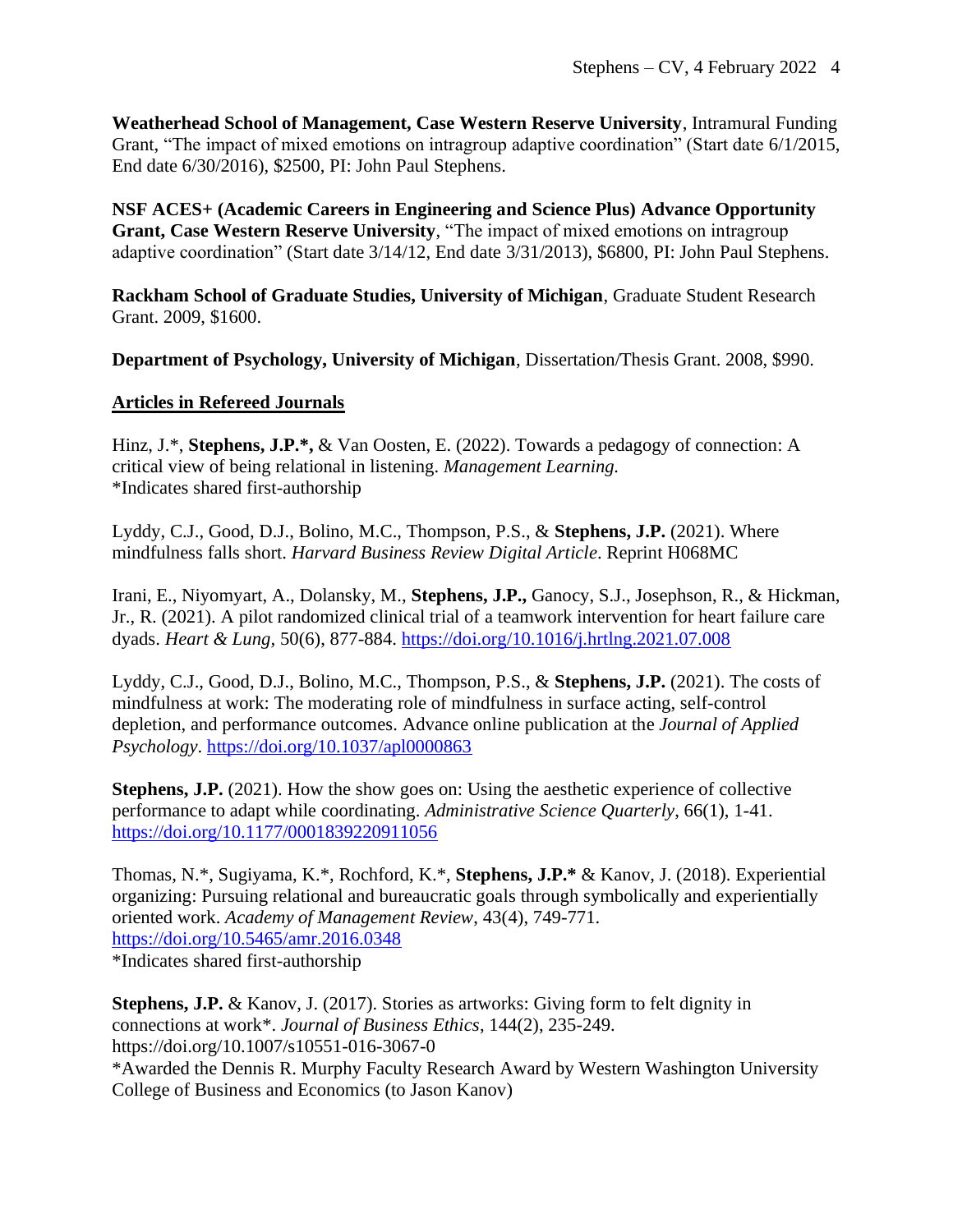**Stephens, J.P.** & Carmeli, C. (2016). The positive effect of expressing negative emotions on knowledge creation capability and performance in project teams. *International Journal of Project Management*, 34(5), 862-873. https://doi.org/10.1016/j.ijproman.2016.03.003

**Stephens, J.P.** & Lyddy, C.J. (2016). Operationalizing heedful interrelating: How attending, responding, and feeling comprise coordinating and predict performance in self-managing teams. *Frontiers in Psychology - Organizational Psychology*, 7:362. doi: 10.3389/fpsyg.2016.00362.

**Stephens, J.P.** & Boland, B.J. (2015). The aesthetic knowledge problem of problem-solving with design thinking. *Journal of Management Inquiry*, 24(3), 219-232. https://doi.org/10.1177/1056492614564677

**Stephens, J.P.**, Heaphy, E., Carmeli, A., Spreitzer, G., & Dutton, J. (2013). Relationship quality and virtuousness: Emotional carrying capacity as a source of individual and team resilience. *Journal of Applied Behavioral Science*, 49(1), 13-41. https://doi.org/10.1177/0021886312471193

Spreitzer, G., **Stephens, J.P.**, & Sweetman, D. (2009). The Reflected Best Self field experiment with adolescent leaders: Exploring the psychological resources associated with feedback source and valence. *Journal of Positive Psychology*, 4(5), 331-348. https://doi.org/10.1080/17439760902992340

# **Refereed Conference Proceedings**

Varley, A. & **Stephens, J.P.** (2017). *The laws of energy at work: How interdependent work affects the creation and loss of human energy*. Paper presentation at the 77<sup>th</sup> Annual Meeting of the Academy of Management, Atlanta, GA.

**Stephens, J.P.** & Carmeli, A. (2014). *Knowledge creation and project team performance: The role of emotional carrying capacity*. Paper presentation at the 74<sup>th</sup> Annual Meeting of the Academy of Management, Philadelphia, PA.

## **Chapters in Edited Volumes**

**Stephens, J.P.** (2020). From parts to whole: A place for individual tacit knowledge in organizational adaptability and resilience. In E. Powley, B. Caza & A. Caza (Eds.) *Handbook of Organizational Resilience*. Northampton, MA: Edward Elgar.

**Stephens, J.P., &** Carmeli, A. (2017). Relational leadership and creativity: The effects of respectful engagement and caring on meaningfulness and creative work involvement. In M. Mumford & S. Hemlin (Eds.) *Handbook of Research on Leadership and Creativity*, pp. 273-296. Northampton, MA: Edward Elgar.

**Stephens, J.P.** (2016). Adapting for the sake of beauty: The role of leaders, levels, and learning in the coordination of a choral group. In B.A. Bechky & K.D. Elsbach (Eds.) *Qualitative*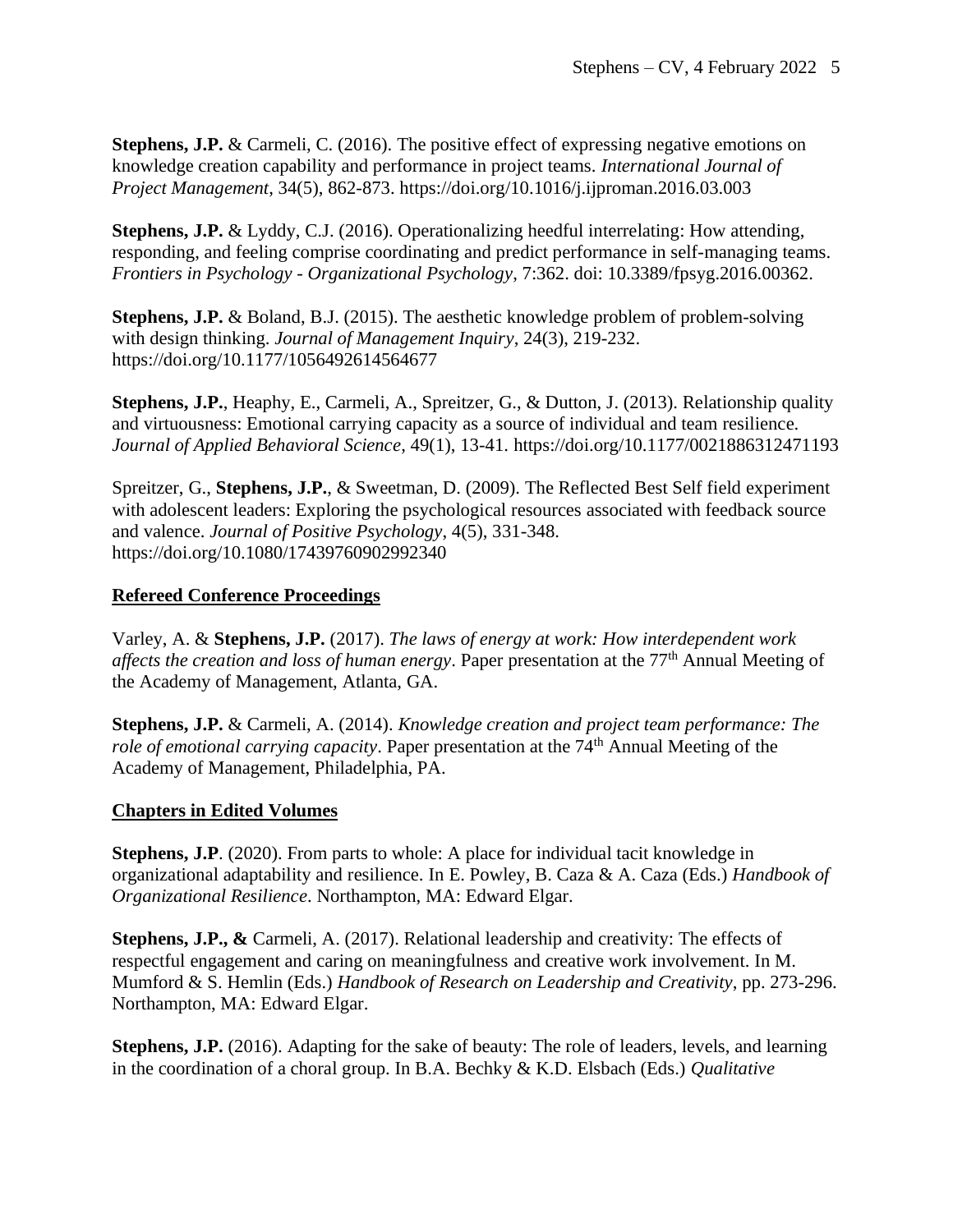*Organizational Research, Vol. 3: Best Papers from the Davis Conference on Organizational Research*, pp. 225-263. Charlotte, NC: Information Age Publishing.

**Stephens, J.P.** (2014). Leading a group through feeling: Teaching by the movement of learning. In D. Ladkin & S.S. Taylor (Eds.) *The Physicality of Leadership*: *Gesture, Entanglement, Taboo, Possibilities*. Monographs in Leadership and Management, (Vol. 6), pp. 17-36. Bingley, U.K.: Emerald Group.

**Stephens J.P.**, Heaphy, E. & Dutton, J. (2012). High-quality Connections. In K. Cameron & G. Spreitzer (Eds.) *The Oxford Handbook of Positive Organizational Scholarship*, pp. 385-399. New York: Oxford University Press.

**Stephens, J.P.** (2011). Making research sing: Sharing, building, and feeling knowledge in conversation. In A. Carlsen & J. Dutton (Eds.) *Research Alive: Exploring Generative Moments of Doing Qualitative Research,* pp. 142-145*.* Copenhagen Business School Press.

Peterson, C., **Stephens, J.P.**, Lee, F., Park, N., & Seligman, M.E.P. (2009). Strengths of character and work. In P.A. Linley, S. Harrington, & N. Garcea (Eds.), pp. 221 – 231. *The Oxford Handbook of Positive Psychology and Work*. New York: Oxford University Press.

### **Manuscripts under Review**

Lyddy, C., Good, D., Kriz, T. & **Stephens, J.P**. Mindfulness and self-esteem. First round Revise & Resubmit at *Mindfulness.*

Hajjar, L., Meier, N., **Stephens, J.P.,** Hoffer Gittell, J, & Cutcher-Gershenfeld, J. Learning to manage change. First round Revise & Resubmit at *Journal of Management Education*.

Srour, Y., Carmeli, A., & **Stephens, J.P**. When Chairperson and CEO express emotions: Implications for firm-level processes and outcomes. First round Revise & Resubmit at *Journal of Management Studies.*

#### **Manuscripts in Preparation**

**Stephens, J.P.**, Hinz, J., Varley, A., & Ho, B. The role of project design in coordinating complex interdependent work. Manuscript in preparation for submission to *Academy of Management Journal*.

Georgiades, S., Constantinides, P., & **Stephens, J.P.** Stepping in and out: Formal structures and informal coordination practices in film crews. Manuscript in preparation for submission to *Academy of Management Journal*.

## **Ongoing Projects**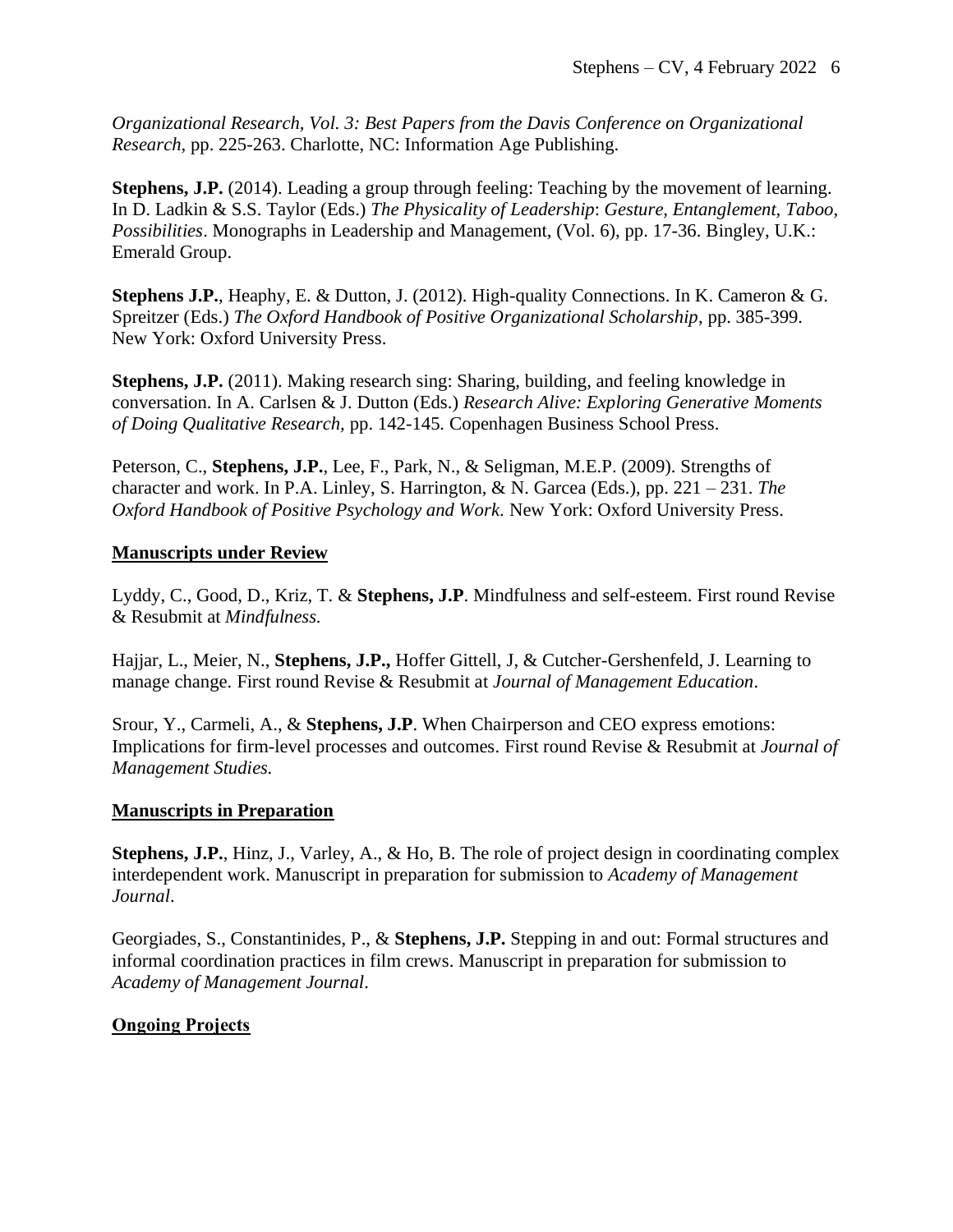Archibold, E., **Stephens, J.P.,** Thomas, N., & Heaphy, E. Embodying organizational knowledge: The role of the body in sensemaking. Conceptual development ongoing; targeted for submission to *Academy of Management Review*.

**Stephens, J.P.** & McBride-Walker, S.M. Adaptability across complexity levels: A comparative case study approach to leading coordination in two multi-team systems. Data analysis ongoing; targeted for submission to *Administrative Science Quarterly*

**Stephens, J.P.**, & Lyddy, C. Happy, sad, or both?: The impact of mixed emotions on individual and intragroup adaptive coordination. Data analysis ongoing; targeted for submission to *Journal of Applied Psychology*

# **Refereed Conference Presentations and Symposia**

**Stephens, J.P.** (2020). *Integrating representational and embodied means of coordinating.* In E.E. Archibold & N.K. Thomas (Organizers) Embodied Insights: Broadening the Scope of Management Research with a Bodily Lens. All-Academy Symposium presentation at the 80<sup>th</sup> Annual Meeting of the Academy of Management.

**Stephens, J.P.,** & Mc-Bride-Walker, M. (2019). Leading MTSs: Unpacking the challenges of balancing external and internal system demands. In **J.P. Stephens** (Chair/Organizer) Towards more inclusive theory and organizing: Advancements in multi-team systems research. Showcase Symposium presentation at the 79<sup>th</sup> Annual Meeting of the Academy of Management, Boston, MA.

**Stephens, J.P.,** & Mc-Bride-Walker, M. (2018). *Getting on the same temporal page: Constructing timely communication in role-based relationships for project commitment and success*. Presentation at the Relational Coordination Research Collaborative Roundtable, Cambridge, MA.

Thomas, N., Sugiyama, K., Rochford, K., **Stephens, J.P.**, & Kanov, J. (2017). *Experiential organizing: Pursuing relational and bureaucratic goals through symbolic and experiential work*. Paper presentation at the Positive Organizational Scholarship Research Conference, Ann Arbor, MI.

Suchman, T., **Stephens, J.P.,** & Varley, A. (2016). *Relational coordination: A framework for exploring and improving the inner workings of collaborative work processes*. Practice Showcase Presentation at Taos Institute Conference on Relational Practices in Health & Healthcare: Healing through Collaboration, Cleveland, OH.

**Stephens, J.P.** & Varley, A. (2016). *Developing relational coordination in temporary organizations: The role of relationships in construction project management*. Presentation at the Relational Coordination Research Collaborative Roundtable, Portland, OR.

**Stephens, J.P.** (2015). *Orchestrating the physical space for the learning of coordination*. In D. Mannen & A. Perlmutter (Chairpersons) Physicality of relational processes; Space and the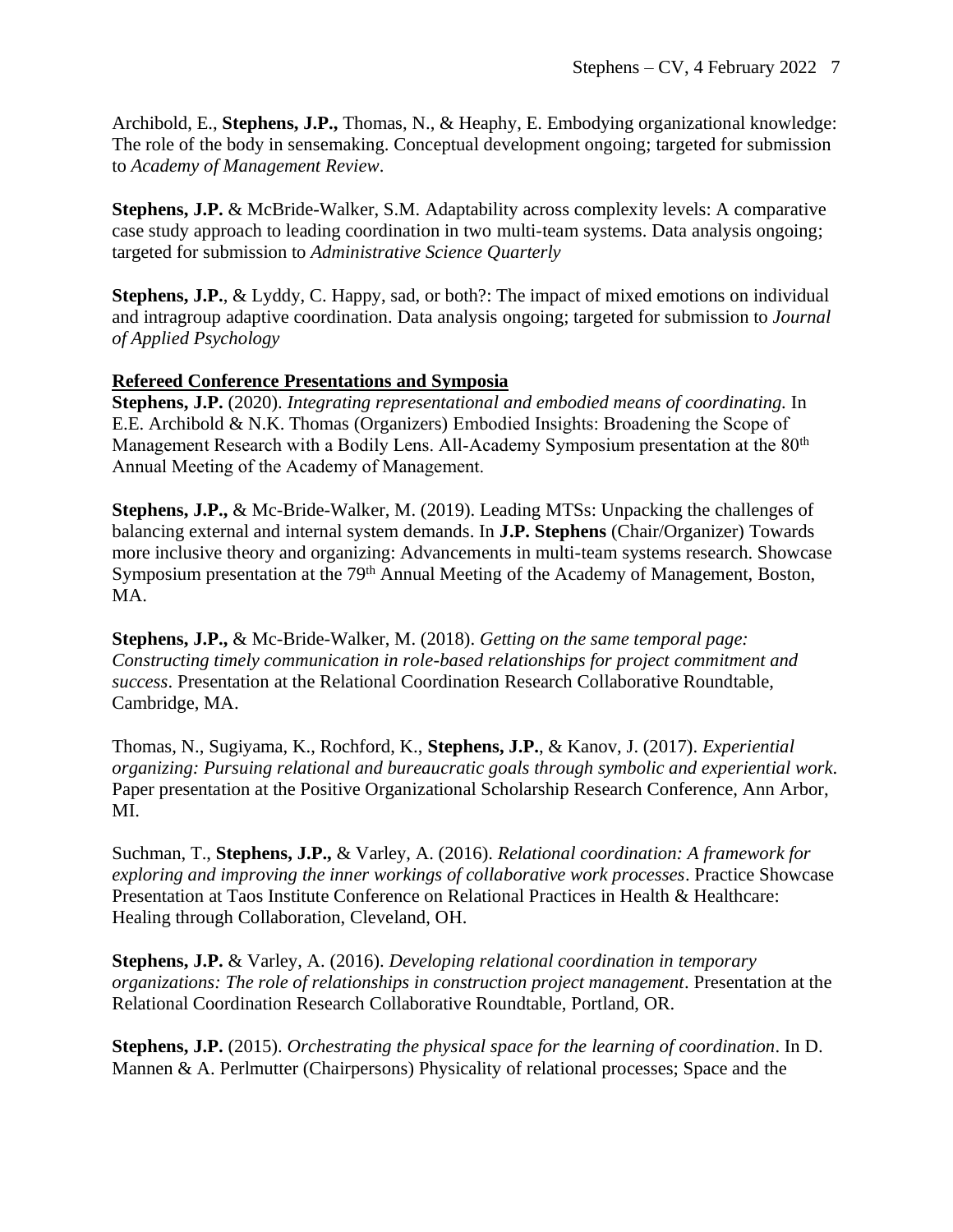interactions within them. Symposium presentation at the 75<sup>th</sup> Annual Meeting of the Academy of Management, Vancouver, BC.

**Stephens, J.P.** & Thomas, N. (2014). *The experience of learning to adaptively coordinate with others: A phenomenological perspective across levels of hierarchy and time*. In **J. P. Stephens** & S. Baard (Chairpersons) Adapting across levels: Empirical advancements in performance adaptation theory. Symposium presentation at the 74th Annual Meeting of the Academy of Management, Philadelphia, PA.

**Stephens, J.P.** & LeBaron, C. (2014). *Teaching and learning through doing and feeling organizational routines.* Paper presentation at the 6<sup>th</sup> International Symposium on Process Organization Studies, Rhodes, Greece.

Jernigan, A., **Stephens, J.P.**, & Knight, J. (2014). *Surgeons as active leaders in the operating room: Potential cost-saving behaviors.* Featured Poster presentation at the 45<sup>th</sup> Annual Meeting on Women's Cancer of the Society of Gynecologic Oncology, Tampa, FL.

**Stephens, J.P.** (2012). *Leading in coordination: The meta-feedback role of leaders of performative groups*. In J. Hoffer Gittell & A. Douglass (Chairpersons) Relational leadership: New developments in theory and practice. Symposium presentation at the 72nd Annual Meeting of the Academy of Management, Boston, MA.

**Stephens, J.P.**, Lindberg, A., & Heaphy, E. (2012). *Bringing the body back in: The role of bodily movement in organizational routines*. Paper presentation at the Qualitative Research in Management and Organization Conference, Albuquerque, NM.

**Stephens, J.P.** (2011). *Performing beauty: Attention, aesthetics and action in the coordination of a community choir.* Paper presentation at the 71<sup>st</sup> Annual Meeting of the Academy of Management, San Antonio, TX.

**Stephens, J.P.** (2011). *Learning to coordinate as a large performative group: The roles of leaders and rehearsals.* In **J. P. Stephens** & J. Hoffer Gittell (Chairpersons) Learning to coordinate: The dynamic interplay between relationships and structure. Symposium presentation at the 71st Annual Meeting of the Academy of Management, San Antonio, TX.

**Stephens, J.P.**, Heaphy, E., Carmeli, A., Spreitzer, G., Dutton, J., & Bagozzi, R. (2011). *Relationship capacity as a source of resilience in individuals and teams in the workplace*. Paper presentation at the 71st Annual Meeting of the Academy of Management, San Antonio, TX.

**Stephens, J.P.**, & Boland, B. (2011). *Legitimizing convergence: Aesthetics as a bridge between managing and designing*. Paper presentation at the Colloquium of the European Group for Organizational Studies (EGOS), Gothenburg, Sweden.

**Stephens, J.P.**, & LeBaron, C. (2011). *Aesthetic routines: Examining communication and leadership in intragroup coordination*. Paper presentation at the Colloquium of the European Group for Organizational Studies (EGOS), Gothenburg, Sweden.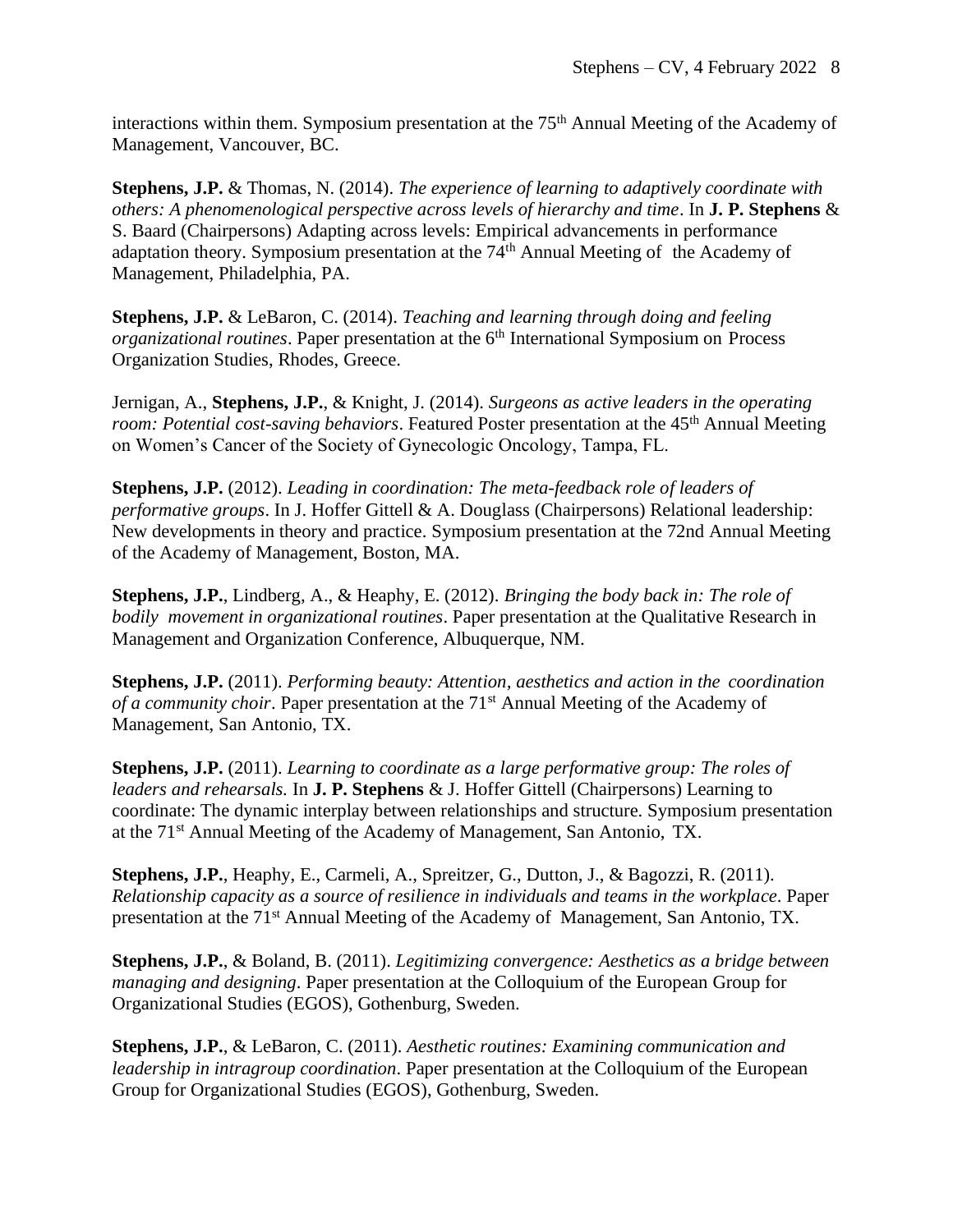Dutton, J., Spreitzer, G., Heaphy, E., & **Stephens, J.P.** (2010). *When and how coworkers lend a hand: Compassionate responding to "gray- zone" events in coworkers' lives.* In J. Kanov & J. Lillius (Chairpersons) Compassion research incubator: Emerging perspectives on the scholarship and practice of compassion. Symposium presentation at the 70<sup>th</sup> Annual Meeting of the Academy of Management, Montreal, QC, Canada.

**Stephens, J.P.** (2009). *The importance of choirs to organizing*. In **J.P. Stephens** (Chairperson) The work of making music: New notes and fresh sounds. Symposium presentation at the 69<sup>th</sup> Annual Meeting of the Academy of Management, Chicago, IL.

**Stephens, J.P**., Heaphy, E.D., Spreitzer, G., Dutton, J. (2008). *Developing a measure of highquality connections at work: toward construct validation.* In J.A. Cobb & F. G. Stevens (Chairpersons) Toward theory refinement: Advancing Positive Organizational Scholarship through measure development. Symposium presentation at the 68<sup>th</sup> Annual Meeting of the Academy of Management, Anaheim, CA.

**Stephens, J.P.** (2008). *Sideways organizing at center stage: The case of choral singing.* In M., Worline & M. Feldman (Chairpersons) Sideways organizing: A new stance for questions about practices and routines. Symposium presentation at the 68th Meeting of the Academy of Management, Anaheim, CA.

**Stephens, J.P.** (2007). *Relatedness as a context for the experience of the self: The role of attention in coordination.* Cognition in the Rough Workshop at the 67<sup>th</sup> Meeting of the Academy of Management, Philadelphia, PA.

**Stephens, J.P.** (2007). *Making music together: The role of attention to relatedness in organizing*. Paper presentation at the 67<sup>th</sup> Meeting of the Academy of Management, Philadelphia, PA.

Spreitzer, G., **Stephens, J.P.**, Rosso, B., Sweetman, D., & Dekas, K. (2006). *The roles of source and valence of feedback in leadership development: Preliminary findings from a field experiment.* Paper presentation at the Gallup Leadership Institute Summit, Washington D.C.

**Other (Non-Refereed) Conference Research Presentations, Abstracts, and Posters Stephens, J.P.** & Voss, J. (2021). *Building up healthcare worker resilience*. Workshop at 20201 Nursing Research Conference: Nursing Resilience in Research, Veterans Administration, Cleveland, OH.

**Stephens, J.P.** (2008). *Coordination in music-making: Primary elements of organizing.* Paper presentation at the Black Graduate Conference in Psychology, Ann Arbor, MI.

**Stephens, J.P.** (2006). *Learning by singing: Lessons about organizational routines from choirs.* Presentation at the Positive Organizational Scholarship Research Conference, Ann Arbor, MI.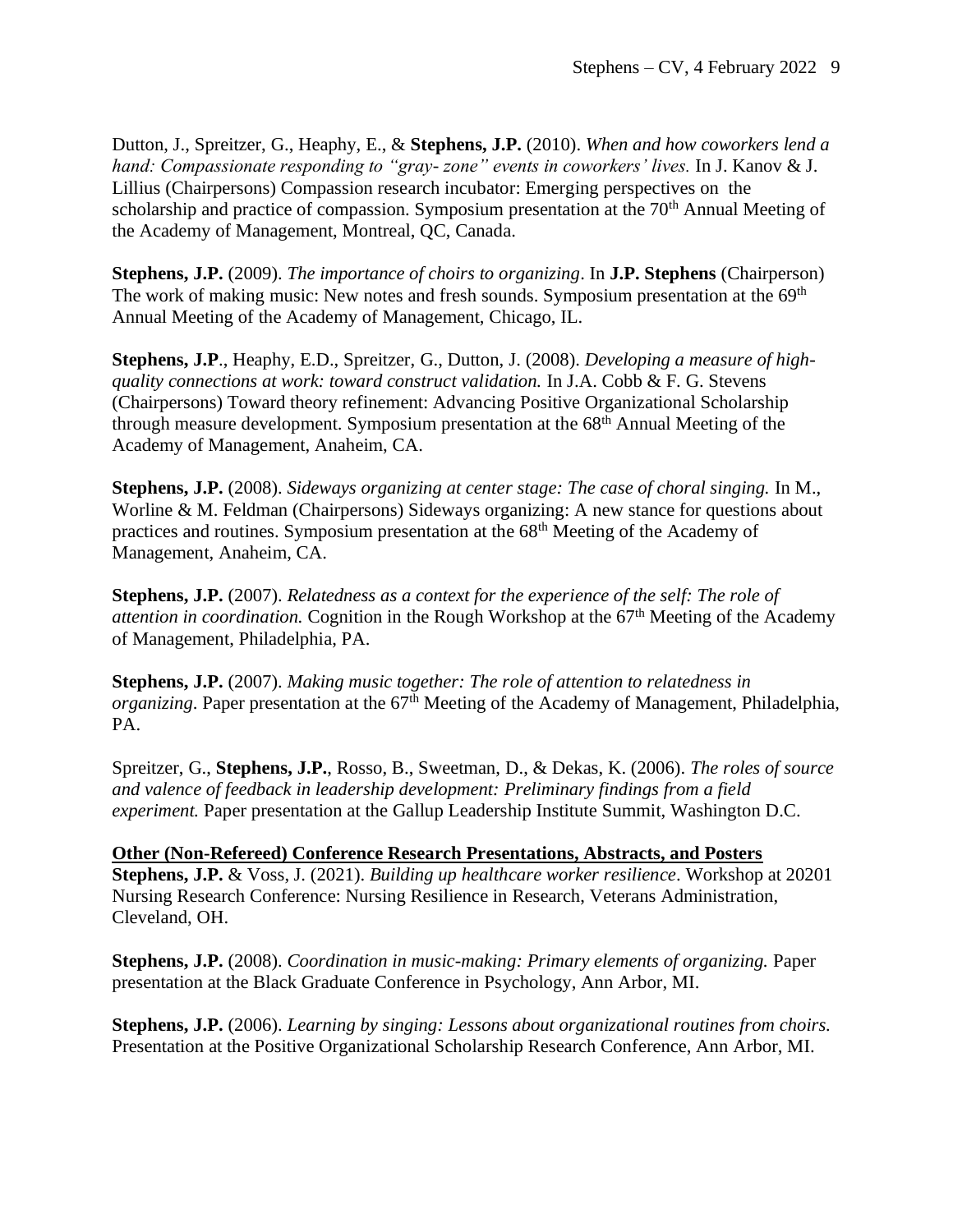**Stephens, J.P.** (2006). *Character strengths and work satisfaction: Trying to live the good life at work.* Paper presentation at the Students of Color of Rackham Conference, University of Michigan, Ann Arbor, MI.

#### **Invited Keynote Addresses, Panels, Talks, and Workshops**

**Stephens, J.P.** (2022). Guest lecture at Applying Positive Interventions in Institutions (MAPP714). Master of Applied Positive Psychology, University of Pennsylvania (virtual)

**Stephens, J.P.** (2021). Guest speaker at Micro Topics in Organizational Behavior Ph.D. Seminar, Organizational Behavior Unit, Harvard Business School, Harvard University (virtual)

**Stephens, J.P.** (2021). Guest speaker at Qualitative Research Seminar (PSY809), Department of Psychology**,** University of Saskatchewan (virtual)

**Stephens, J.P.** (2021). *Organizing as Orchestrating and Experiencing*. Management Seminar Speaker Series, Department of Management, George Mason University (virtual).

**Stephens, J.P.** (2021). Seed generator/Facilitator at Adderley Positive Research Incubator presentation by Jo Sundet: "*We work where they live: On the ritualizing of high-quality connections in a nursing home*" Center for Positive Organizations, Ross School of Business, University of Michigan (virtual).

**Stephens, J.P.** (2021). *Orchestrating an organizational culture of connection.* Guest lecture at Designing Organizational Culture Seminar (DESINST221), d.School, Stanford University (virtual)

**Stephens, J.P.** (2021). *Building connections by listening for the parts and the whole*. Keynote talk at the 1st Israeli Listening Conference. Hebrew University of Jerusalem (virtual).

**Stephens, J.P.** (2021). *The co-creation of human connection.* Talk at the Positive Business Conference, Ross School of Business, University of Michigan (virtual).

**Stephens, J.P.** (2020). *Diversity and inclusion: Top down or bottom up?* Community Forum at Unitarian Universalist Congregation of Cleveland, Shaker Heights, OH.

**Stephens, J.P.** (2019). (Lead facilitator) *Boundary conditions for high-quality work relationships in inter-organizational contexts*. Workshop at Norwegian Business School, Oslo, Norway.

**Stephens, J.P.** (2019). *Researching work relationships: Challenges and opportunities.* Presentation at Norwegian Business School, Oslo, Norway.

**Stephens, J.P.** (2019). *Practical dilemmas and directions for communication and relationships in construction project management.* Presentation at Center for the Construction Industry Trade Partners Breakfast, Norwegian Business School, Oslo, Norway.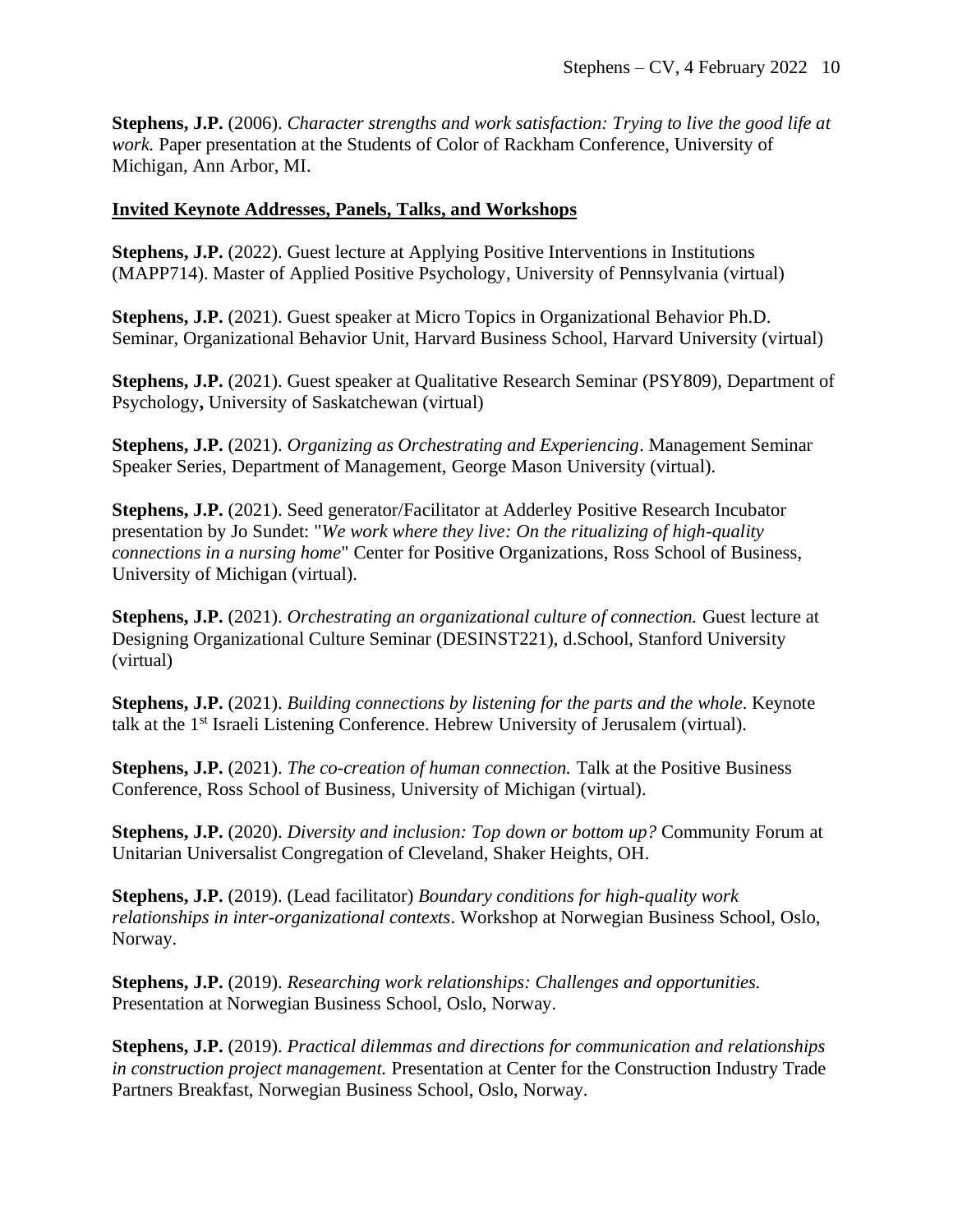**Stephens, J.P.** (2019). *Personalizing role-based coordination: Scaffolding relationality on a construction site*. Brown Bag Presentation at Norwegian Business School, Oslo, Norway.

**Stephens, J.P**. (2019). (Keynote speaker) *Envisioning one's future as a leade*r. 19th Annual Oracle ITA Division III National Men's Team Indoor Championship Banquet, Cleveland, OH.

Cooperrider, D., Fry, R., & **Stephens, J.P.** (2018). (Lead facilitator) *Change starts now: A strengths-based approach to transforming teams and projects for good*. Town Hall for COGENCE Alliance: Owners + Architects + Engineers + Contractors, Cleveland, OH.

**Stephens, J.P.** (2018). *Getting on the same temporal page: Constructing timely communication in role-based relationships for project commitment and success.* Presentation at the Positive Relationships at Work Meeting, George Mason University, Washington, D.C.

**Stephens, J.P.** (2016). *The roles of relationships, communication, and coordination in construction project management.* Presentation at the Positive Relationships at Work Meeting, Cornell University, Ithaca, NY.

**Stephens, J.P.** (2016). *Organizing for beauty: From parts to whole and back again*. Presentation at the Center for Positive Organizations +Lab, University of Michigan, Ann Arbor, MI.

**Stephens, J.P.** (2015). (Panelist) *Innovation by design at UNICEF*. UNICEF Innovation Brown Bag, UNICEF Headquarters, New York, NY.

**Stephens, J.P.** (2014). *Leading parts and whole in orchestrating adaptive groups.* Presentation at the Positive Relationships at Work Meeting, Drexel University, Philadelphia, PA.

**Stephens, J.P.** (2013). (Keynote speaker) *Emotional intelligence is not just for smart people*. Summit on Student Retention and Degree Completion, Cleveland Transfer Connection, Cleveland State University & Cuyahoga Community College, Cleveland, OH.

**Stephens, J.P.** (2013). \**Repair in collective group performance: How individuals know and respond to breaches in coordination*. Presentation at the UC Davis Conference on Qualitative Research, Davis, CA. \*Winner, Best Paper Award

**Stephens, J.P.** (2012). *Leading in coordination: The meta-feedback role of leaders of performative group*s. Presentation at the Positive Relationships at Work Meeting, Boston University, Ashland, MA.

**Stephens, J.P.** (2011). *The broadening and narrowing effects of emotions in intragroup coordination*. Presentation at the May Meaning Meeting, Sundance, UT.

**Stephens, J.P.** (2010). *The experience of individuals in a collective coordinating for beauty*. Presentation at the May Meaning Meeting, Duxbury, MA.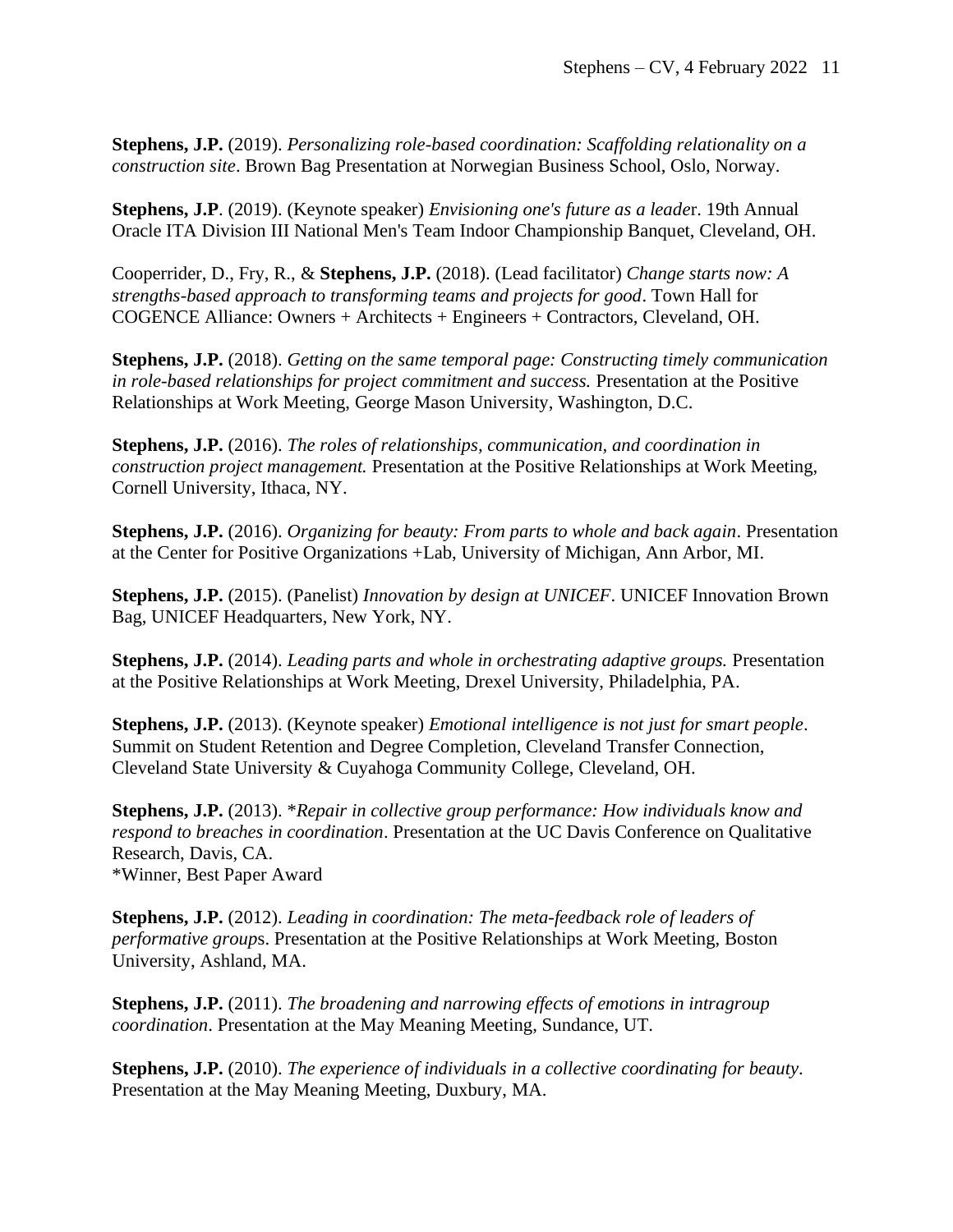**Stephens, J.P.** (2009). *Performing coordination: Enacting interdependent work in song.*  Presentation at the May Meaning Meeting, Topsail Island, NC.

**Stephens, J.P.** (2008). *Exploring meaning through organizing in musicking*. Presentation at the May Meaning Meeting, Belleville, TX.

**Stephens, J.P.** (2007). *Studying high-quality organizing in Psychology.* Invited Colloquium Presentation, Psi Chi Honor Society, Hope College, Holland, MI.

## **Conference Session Chair, Panelist, Facilitator, Discussant or Organizer**

**Stephens, J.P.** (2021). (Facilitator) Diamonds in the Rough. Professional Development Workshop at the 81<sup>st</sup> Annual Meeting of the Academy of Management (virtual).

**Stephens, J.P**. (2021). (Facilitator) Reviewing in the Rough: A PDW for doctoral students and junior faculty members. Professional Development Workshop at the 81<sup>st</sup> Annual Meeting of the Academy of Management (virtual).

**Stephens, J.P**. (2021). (Panel Moderator & Facilitator) Navigating qualitative dissertations: Advice from the experts. Professional Development Workshop at the  $81<sup>st</sup>$  Annual Meeting of the Academy of Management (virtual).

**Stephens, J.P.** & Aristidou, A. (2020). (Presenters) *New Trends in Relational Coordination Research*. Session at the Relational Coordination Research Collaborative Roundtable.

**Stephens, J.P.** & Massie, D. (2019). (Organizers) *Designing the future of relationship science.* Panel Presentation at the Relational Coordination Research Collaborative Roundtable, Denver, CO.

**Stephens, J.P.** (2019). (Chair/Organizer) Towards more inclusive theory and organizing: Advancements in multi-team systems research. Showcase Symposium presentation at the 79<sup>th</sup> Annual Meeting of the Academy of Management, Boston, MA.

Gittell, J.H., & **Stephens, J.P**. (2019). (Organizers) Relational Organizing for Multi-Level Systems Change. Professional Development Workshop at the 79<sup>th</sup> Annual Meeting of the Academy of Management, Boston, MA.

Lepisto, D. & **Stephens, J.P.** (2019) (Co-Hosts) The power of gathering. Annual Gathering of Positive Organizational Scholarship Scholars at the 79<sup>th</sup> Annual Meeting of the Academy of Management, Boston, MA.

**Stephens, J.P**. (2019). (Facilitator) Reviewing in the Rough: A PDW for doctoral students and junior faculty members. Professional Development Workshop at the 79<sup>th</sup> Annual Meeting of the Academy of Management, Boston, MA.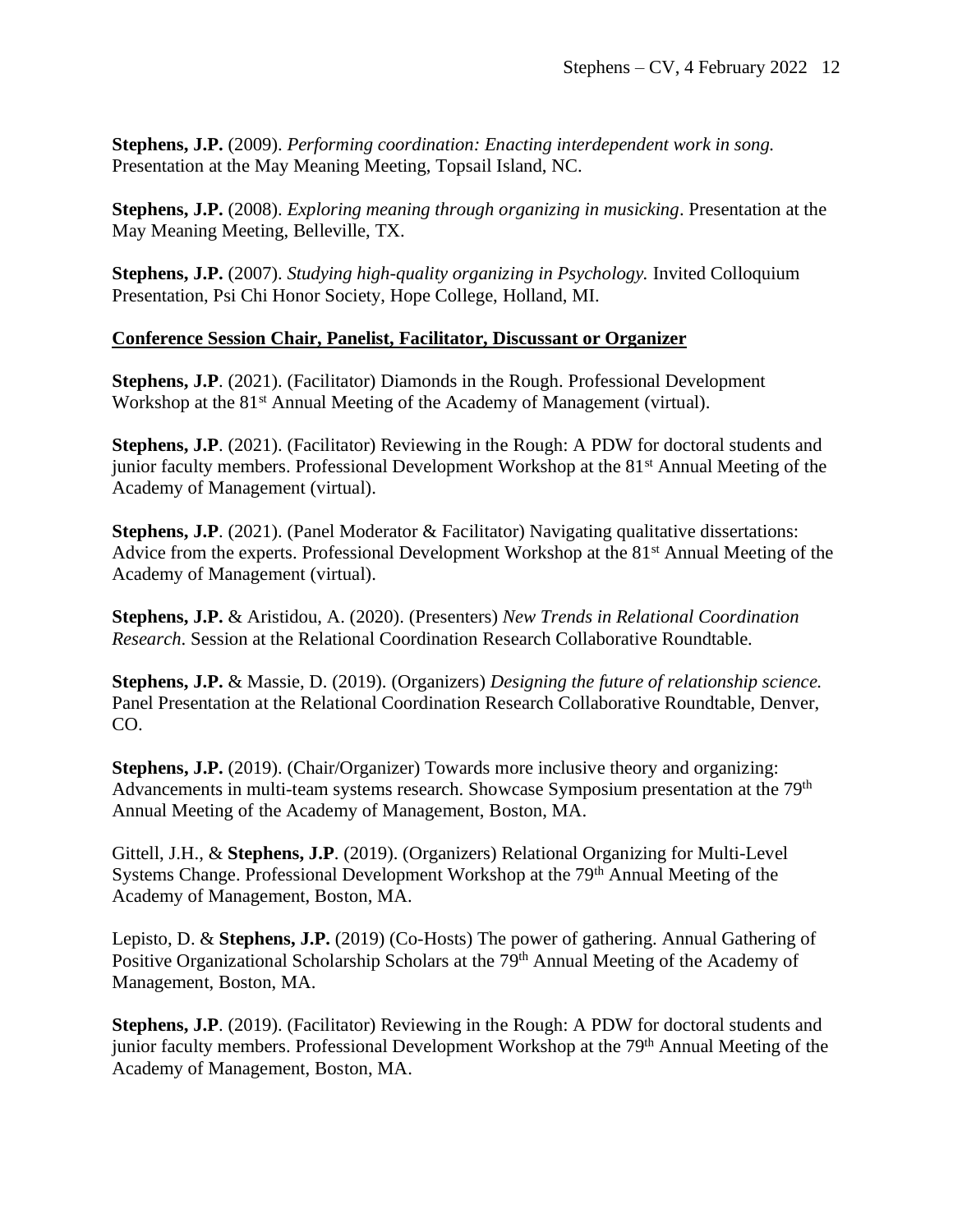**Stephens, J.P**. (2019). (Facilitator) "Exploring the layers of inclusivity through PRW: The microfoundations of inclusion in organizations. Professional Development Workshop at the 79<sup>th</sup> Annual Meeting of the Academy of Management, Boston, MA.

Gittell, J.H., **Stephens, J.P**., & Bartunek, J. (2018). (Organizers) Understanding the relational dynamics of multi-level systems change. Professional Development Workshop at the 78<sup>th</sup> Annual Meeting of the Academy of Management, Chicago, IL.

**Stephens, J.P.** (2018). (Facilitator) Reviewing in the Rough: A PDW for doctoral students and junior faculty members. Professional Development Workshop at the 78<sup>th</sup> Annual Meeting of the Academy of Management, Chicago, IL.

**Stephens, J.P.** (2018). (Facilitator) Navigating qualitative dissertations: Advice from the experts. Professional Development Workshop at the 78<sup>th</sup> Annual Meeting of the Academy of Management, Chicago, IL.

**Stephens, J.P.** (2017). (Panelist) 'What were you thinking?' Developing cognitive sensibilities for inductive coding. Professional Development Workshop at the 77th Annual Meeting of the Academy of Management, Atlanta, GA.

**Stephens, J.P.** (2017). (Facilitator) Hatching new ideas through conversation: A research incubator on positive relationships at work. Professional Development Workshop at the 77<sup>th</sup> Annual Meeting of the Academy of Management, Atlanta, GA.

Reid, E. & **Stephens, J.P**., Nguyen, H., & Sugiyama, K. (2017). (Organizers) Cognition in the Rough. Professional Development Workshop at the 77<sup>th</sup> Annual Meeting of the Academy of Management, Atlanta, GA.

**Stephens, J.P.** (2016). (Panelist) In J. Hoffer Gittell & M. Uhl-Bien (Organizers) Relational coordination and complexity leadership: Enabling the dynamics of adaptive systems. Symposium at the 76th Annual Meeting of the Academy of Management, Anaheim, CA.

**Stephens, J.P**., Reid, E., & Devine, B. (2016). (Organizers) Cognition in the Rough. Professional Development Workshop at the 76th Annual Meeting of the Academy of Management, Anaheim, CA.

**Stephens, J.P.** (2016) (Presenter) Being generative: Teaching about relationships and teaching relationship courses. Professional Development Workshop at the 76<sup>th</sup> Annual Meeting of the Academy of Management, Anaheim, CA.

**Stephens, J.P**. (2016). (Panelist) From coding to construction: Building and elaborating theoretical models in qualitative research. Professional Development Workshop at the 76<sup>th</sup> Annual Meeting of the Academy of Management, Anaheim, CA.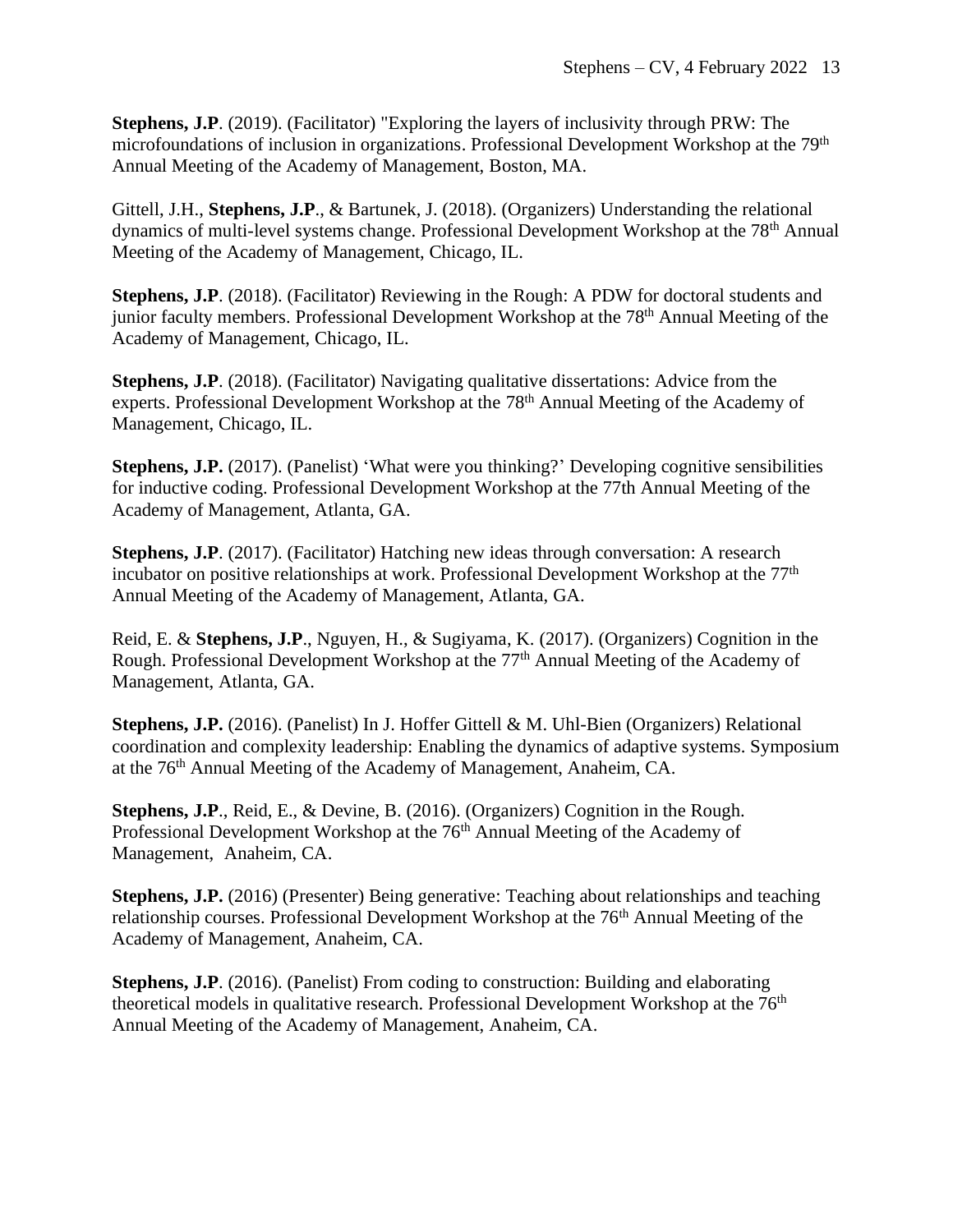Barton, M., **Stephens, J.P**., & Myers, C. (2015). (Organizers) Cognition in the Rough. Professional Development Workshop at the 75<sup>th</sup> Annual Meeting of the Academy of Management, Vancouver, BC.

**Stephens, J.P.** (2014). (Chairperson). Positive energy in organizations: Antecedents and outcomes. Paper session at the 74th Annual Meeting of the Academy of Management, Philadelphia, PA.

**Stephens, J.P.** (2014). (Chairperson). Group creativity and team personalities. Paper session at the 74th Annual Meeting of the Academy of Management, Philadelphia, PA.

**Stephens, J.P**. & Baard S. (2014). (Chairpersons) Adapting across levels: Empirical advancements in performance adaptation theory. Symposium presentation at the 74th Annual Meeting of the Academy of Management, Philadelphia, PA.

**Stephens, J.P.** (2014). (Presenter) Innovative teaching of Positive Organizational Scholarship in the management classroom. Professional Development Workshop at the 74th Annual Meeting of the Academy of Management, Philadelphia, PA.

**Stephens, J.P.** (2012). (Presenter) Halfway there, but now what? Advice for pre-dissertation doctoral students. Professional Development Workshop at the 72nd Annual Meeting of the Academy of Management, Boston, MA.

**Stephens, J.P.** & Hoffer Gittell, J. (2011). (Chairpersons) *Learning to coordinate: The dynamic interplay between relationships and structure.* Symposium at the 71<sup>st</sup> Annual Meeting of the Academy of Management, San Antonio, TX.

**Stephens, J.P.** (2010). (Panelist) *The American orchestra: Orchestras in communities and as communities* (with Fabio Rojas, Mark Clague, Michael Mauskapf, & Michael Jensen). Interdisciplinary Committee on Organizational Studies (ICOS), University of Michigan, Ann Arbor, MI.

**Stephens, J.P.** (2010). (Panelist) *Thinking outside the box: Organizational structures and strategies* (with Michael Jensen, Michael Mauskapf, Drew McManus, and Larry Tamburri)*.*  American Orchestras Summit, University of Michigan, Ann Arbor, MI.

**Stephens, J.P.** (2009). (Chairperson) The work of making music: New notes and fresh sounds. Symposium at the 69<sup>th</sup> Annual Meeting of the Academy of Management, Chicago, IL.

**Stephens, J.P.** (2006). (Chairperson). *Organizing with self-awareness*. Symposium at the 66<sup>th</sup> Annual Meeting of the Academy of Management, Atlanta GA.

## **University Presentations**

Case Western Reserve University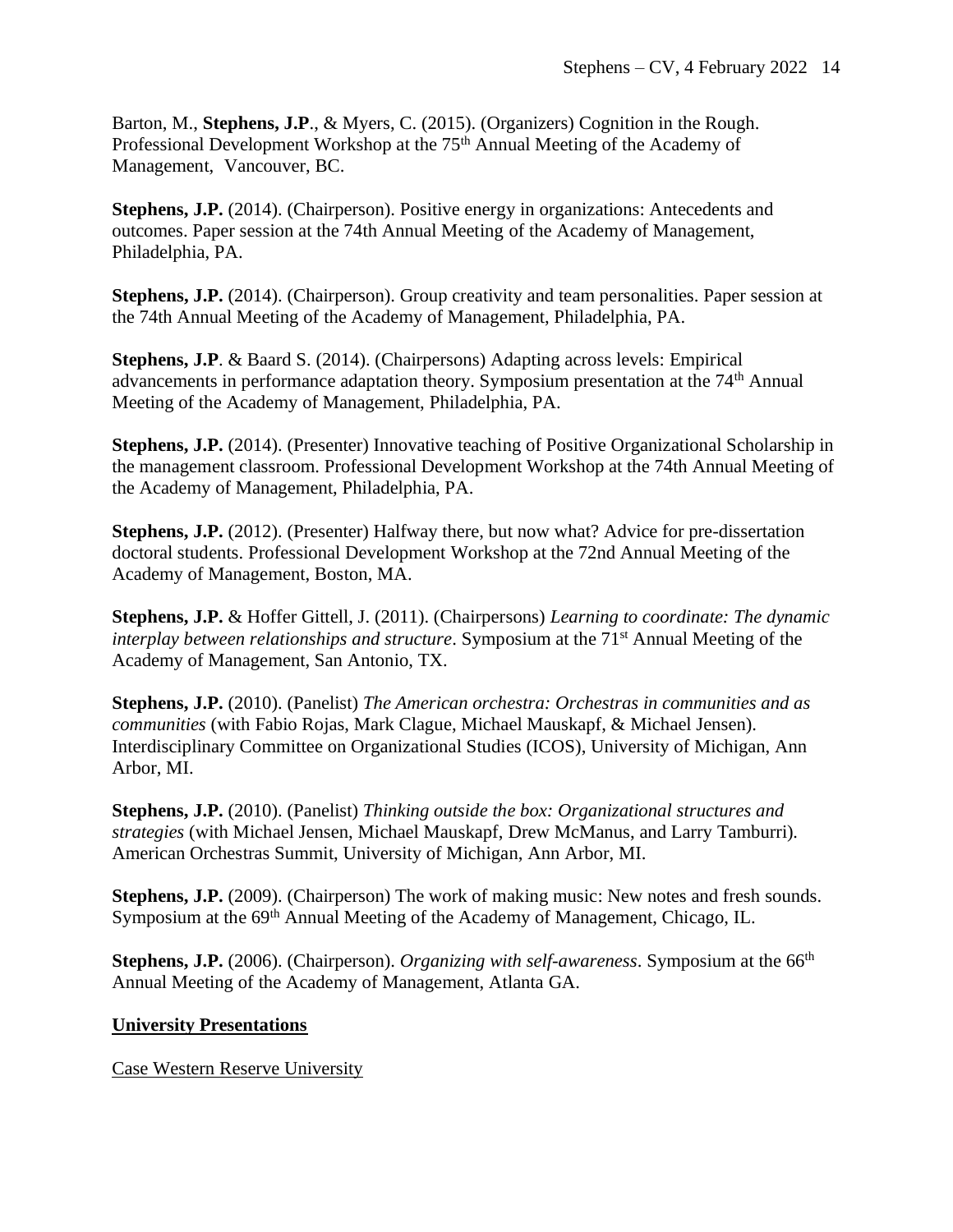**Stephens, J.P.** (2019). (Panelist) Listening Session on the *Future of Work at the Human-Technology Frontier*, University Industry Demonstration Partnership.

**Stephens, J.P.** (2019). *Muddying up the works: Transferring lessons learned about functional diversity at work to managing diversity in life*. Power of Diversity Lecture Series, Office of Inclusion, Diversity and Equal Opportunity**.**

**Stephens, J.P.** (2017). *Towards a phenomenology of coordinating: The role of aesthetic experience in re-establishing collective performance*. Presentation at the Organizational Behavior Departmental Brown Bag.

**Stephens, J.P.** (2016). *Organizing: From parts to whole and back again*. Presentation at the Organizational Behavior Departmental Brown Bag.

**Stephens, J.P.** (2012). *Repairing intragroup coordination via attention, aesthetics, and leaders*. Presentation at the Marketing and Policy Studies-Information Systems Interdepartmental Seminar.

**Stephens, J.P.** (2011). *Performing beauty: Attention, aesthetics and action in the coordination of a community choir*. Presentation at the Organizational Behavior Departmental Community Session.

University of Michigan

**Stephens, J.P.** (2008). *Feeling high-quality coordination.* Presentation at the Positive Organizational Scholarship Research Incubator.

**Stephens, J.P.** (2007). *A psychology of coordination: Exploring the individual and the group.* Presentation at the Positive Organizational Scholarship Research Incubator.

**Stephens, J.P.** (2007). *Aircraft carriers, choirs and attention to self-in-relation-to-other: Foundations for a psychology of organizing.* Poster presentation at the ICOS Dissertation Poster Session.

### **TEACHING**

| Case Western Reserve University, Weatherhead School of Management, Cleveland, OH |                  |  |
|----------------------------------------------------------------------------------|------------------|--|
| Associate Professor (with tenure)                                                |                  |  |
| Course: Design $&$ Innovation (PhD)                                              | <b>Fall 2021</b> |  |
| DESN 527 – Seminar on Theory Building                                            |                  |  |
| Course: Organizational Behavior (Master's in Engineering and Management)         | <b>Fall 2021</b> |  |
| IIME 425 – Understanding People and Change                                       |                  |  |
| Course: Organizational Behavior (Undergraduate)                                  | <b>Fall 2021</b> |  |
| <b>ORBH 380 – Managing Negotiations</b>                                          |                  |  |
| Course: Organizational Behavior (Undergraduate)                                  | Spring 2020      |  |
| <b>ORBH 251 – Leading Organizations</b>                                          |                  |  |
| Course: Organizational Behavior (Master's in Engineering and Management)         | Fall 2019        |  |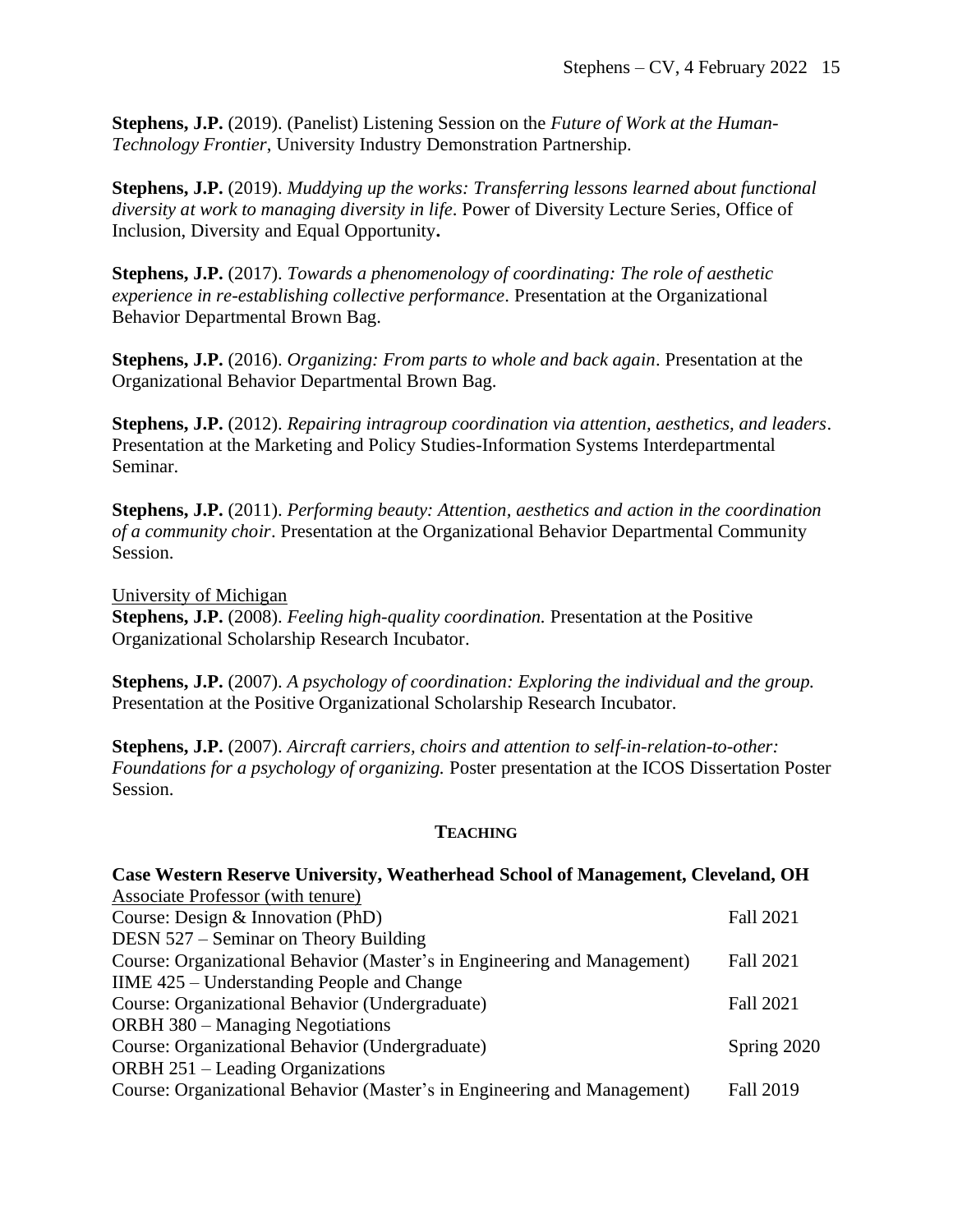| IIME 425 – Understanding People and Change                               |                  |
|--------------------------------------------------------------------------|------------------|
| Course: Organizational Behavior (Undergraduate)                          | Fall 2019        |
| <b>ORBH 380 - Managing Negotiations</b>                                  |                  |
| Course: Organizational Behavior (Executive Doctorate in Management)      | <b>Fall 2019</b> |
| EDMP $641$ – Qualitative Inquiry II                                      |                  |
| Course: Organizational Behavior (PhD)                                    | <b>Fall 2019</b> |
| <b>ORBH 701 – Dissertation Supervision</b>                               |                  |
|                                                                          |                  |
| <b>Associate Professor (without tenure)</b>                              |                  |
| Course: Organizational Behavior (PhD)                                    | Spring 2019      |
| <b>ORBH 701 - Dissertation Supervision</b>                               |                  |
| Course: Organizational Behavior Module Seminar (PhD)                     | Spring 2019      |
| ORBH 533 - The Practice Turn in Organizational Research                  |                  |
| Course: Organizational Behavior (PhD)                                    | <b>Fall 2018</b> |
| <b>ORBH 701 - Dissertation Supervision</b>                               |                  |
| Course: Organizational Behavior (Undergraduate)                          | <b>Fall 2018</b> |
| <b>ORBH 380 - Managing Negotiations</b>                                  |                  |
| Course: Organizational Behavior (Master's in Engineering and Management) | <b>Fall 2018</b> |
| IIME 425 – Understanding People and Change                               |                  |
| Course: Organizational Behavior (PhD)                                    | Spring 2018      |
| <b>ORBH 701 - Dissertation Supervision</b>                               |                  |
| Course: Organizational Behavior (Master's in Engineering and Management) | Spring 2018      |
| ORBH 470 - Independent Study                                             |                  |
| Course: Organizational Behavior (Undergraduate)                          | Fall 2017        |
| <b>ORBH 380 - Managing Negotiations</b>                                  |                  |
| Course: Organizational Behavior (Master's in Engineering and Management) | Fall 2017        |
| IIME 425 – Understanding People and Change                               |                  |
| Course: Organizational Behavior (PhD)                                    | Fall 2017        |
| ORBH 601 - Integrated Scholarship Paper                                  |                  |
| Course: Organizational Behavior (PhD)                                    | Summer 2017      |
| <b>ORBH 701 - Dissertation Supervision</b>                               |                  |
| Course: Organizational Behavior Module Seminar (PhD)                     | Spring 2017      |
| ORBH 533 - The Practice Turn in Organizational Research                  |                  |
| Course: Organizational Behavior (PhD)                                    | Spring 2017      |
| <b>ORBH</b> 701 – Dissertation Supervision                               |                  |
| Course: Organizational Behavior (PhD)                                    | Spring 2017      |
| ORBH 601 - Qualifying Examination Supervision                            |                  |
| Course: Organizational Behavior (Undergraduate)                          | Fall 2016        |
| IIME 425 – Understanding People and Change                               |                  |
| Course: Organizational Behavior (PhD)                                    | Fall 2016        |
| <b>ORBH 701 - Dissertation Supervision</b>                               |                  |
| Course: Organizational Behavior (PhD)                                    | Fall 2016        |
| ORBH 601 - Qualifying Examination Supervision                            |                  |
|                                                                          |                  |
| <b>Assistant Professor</b>                                               |                  |
| Course: Organizational Behavior (PhD)                                    | Spring 2016      |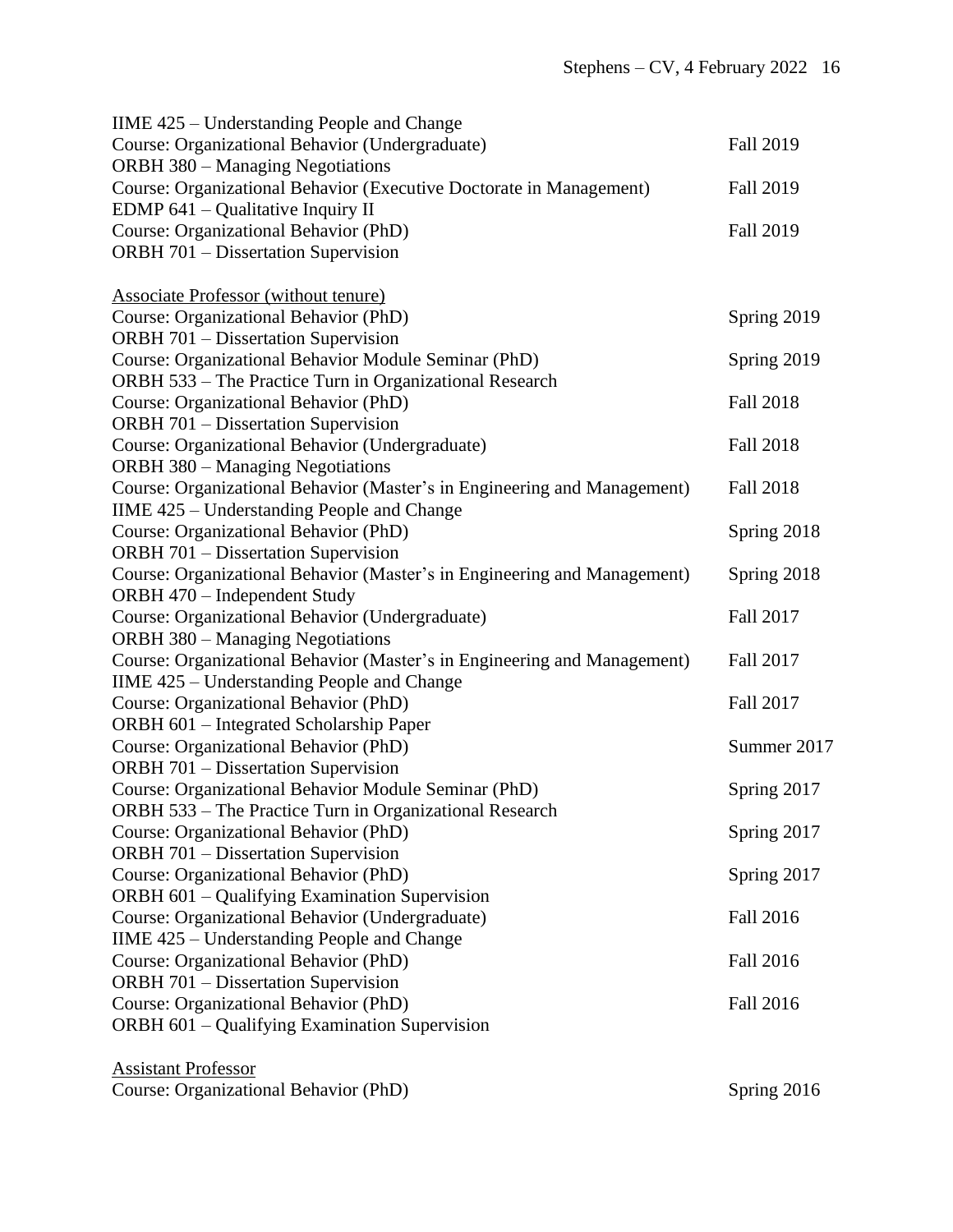| <b>ORBH 701 - Dissertation Supervision</b>                               |                  |
|--------------------------------------------------------------------------|------------------|
| Course: Organizational Behavior (Undergraduate)                          | Fall 2015        |
| ORBH 360 - Independent Study                                             |                  |
| Course: Organizational Behavior (Undergraduate)                          | Fall 2015        |
| ORBH 250 - Leading People I                                              |                  |
| Course: Organizational Behavior (Undergraduate)                          | Fall 2015        |
| <b>ORBH 380 - Managing Negotiations</b>                                  |                  |
| Course: Organizational Behavior (Master's in Engineering and Management) | Fall 2015        |
| IIME 425 – Understanding People and Change                               |                  |
| Course: Organizational Behavior (PhD)                                    | Fall 2015        |
| <b>ORBH 701 - Dissertation Supervision</b>                               |                  |
| Course: Organizational Behavior (PhD)                                    | Fall 2015        |
| ORBH 601 - Qualifying Examination Supervision                            |                  |
| Course: Organizational Behavior (Undergraduate)                          | Summer 2015      |
| ORBH 360 - Independent Study                                             |                  |
| Course: Organizational Behavior (PhD)                                    | Summer 2015      |
| ORBH 501 – Special Problems and Topics (Independent Study)               |                  |
| Course: Organizational Behavior (Undergraduate)                          | Spring 2015      |
| <b>ORBH 380 – Managing Negotiations</b>                                  |                  |
| Course: Organizational Behavior Module Seminar (PhD)                     | Spring 2015      |
| ORBH 533 - The Practice Turn in Organizational Research                  |                  |
| Course: Organizational Behavior Module Seminar (PhD)                     | Spring 2015      |
| ORBH 511 – Research and Theory in Micro-OB                               |                  |
| Course: Organizational Behavior (PhD)                                    | Spring 2015      |
| ORBH 601 - Qualifying Examination Supervision                            |                  |
| Course: Organizational Behavior (PhD)                                    | Spring 2015      |
| <b>ORBH 701 - Dissertation Supervision</b>                               |                  |
| Course: Organizational Behavior (Undergraduate)                          | Fall 2014        |
| ORBH 250 - Leading People I                                              |                  |
| Course: Organizational Behavior (Master's in Engineering and Management) | Fall 2014        |
| IIME 425 - Understanding People and Change                               |                  |
| Course: Organizational Behavior (PhD)                                    | <b>Fall 2014</b> |
| ORBH 701 - Dissertation Supervision                                      |                  |
| Course: Organizational Behavior (PhD)                                    | Spring 2014      |
| <b>ORBH</b> 701 – Dissertation Supervision                               |                  |
| Course: Organizational Behavior (Undergraduate)                          | Fall 2013        |
| MGMT 250 - Managing Organizations and People I                           |                  |
| Course: Organizational Behavior (Master's in Engineering and Management) | Fall 2013        |
| IIME 425 - Understanding People and Change                               |                  |
| Course: Organizational Behavior (PhD)                                    | Fall 2013        |
| ORBH 701 - Dissertation Supervision                                      |                  |
| Course: Organizational Behavior Module Seminar (PhD)                     | Spring 2013      |
| ORBH 533 – The Practice Turn in Organizational Research                  |                  |
| Course: Organizational Behavior (PhD)                                    | Spring 2013      |
| <b>ORBH 701 - Dissertation Supervision</b>                               |                  |
| Course: Organizational Behavior (Undergraduate)                          | Fall 2012        |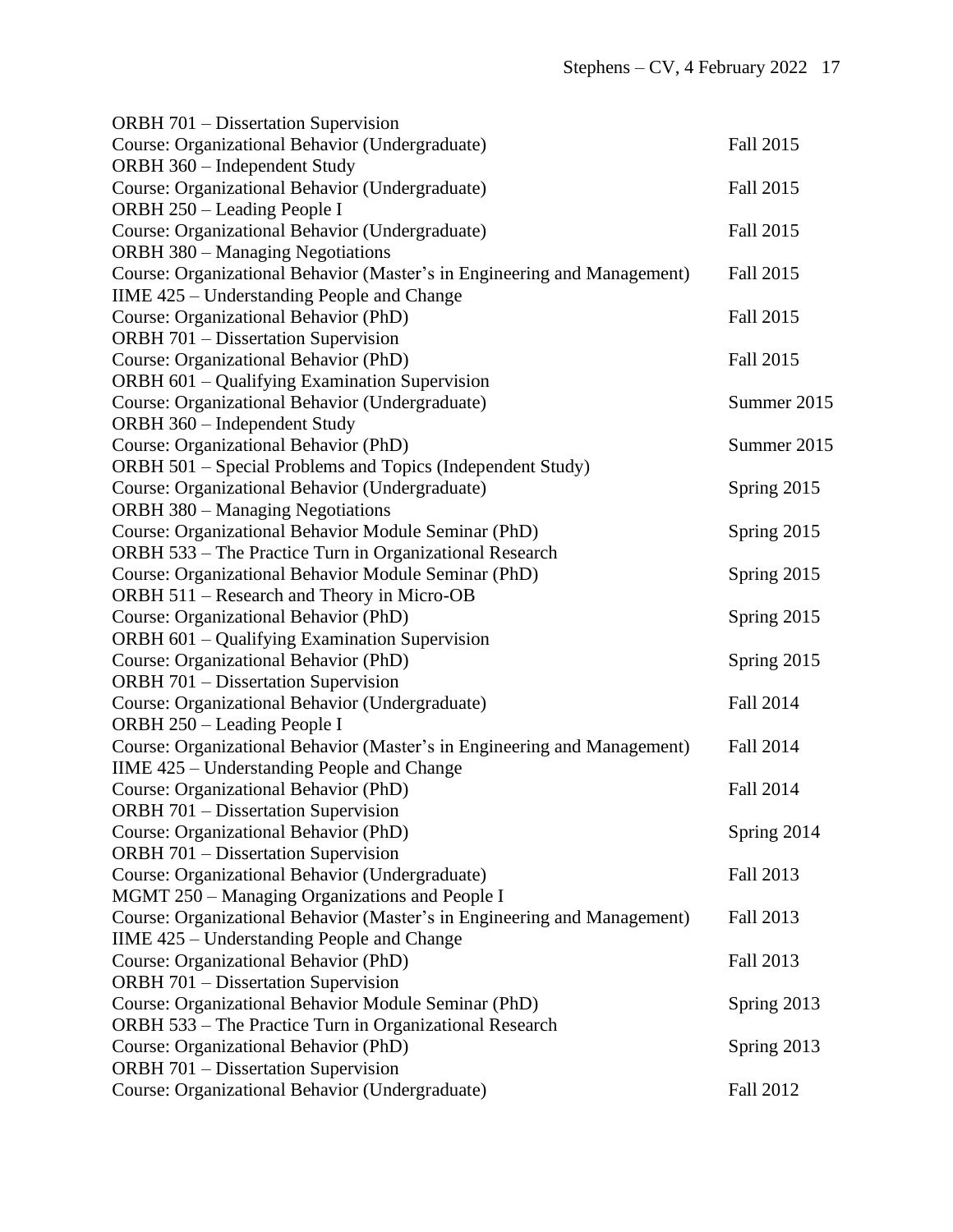| MGMT 250 – Managing Organizations and People I                                                     |                    |
|----------------------------------------------------------------------------------------------------|--------------------|
| Course: Organizational Behavior (Master's in Engineering and Management)                           | Fall 2012          |
| IIME 425 - Understanding People and Change                                                         |                    |
| Course: Organizational Behavior (PhD)                                                              | Fall 2012          |
| <b>ORBH 701 - Dissertation Supervision</b>                                                         |                    |
| Course: Organizational Behavior (Undergraduate)                                                    | Fall 2011          |
| MGMT 250 – Managing Organizations and People I                                                     |                    |
| Course: Organizational Behavior (Master's in Engineering and Management)                           | Fall 2011          |
| IIME 425 – Understanding People and Change<br>Course: Organizational Behavior Module Seminar (PhD) |                    |
| ORBH 533 - The Practice Turn in Organizational Research                                            | Spring 2011        |
| Course: Organizational Behavior (Undergraduate)                                                    | <b>Fall 2010</b>   |
| MGMT 250 – Managing Organizations and People I                                                     |                    |
| University of Michigan, Stephen M. Ross School of Business, Ann Arbor, MI                          |                    |
| <b>Intermittent Lecturer</b>                                                                       |                    |
| Course: Bargaining Behavior and Influence Skills (MBA)<br>MO512                                    | Winter B 2010      |
| <b>Teaching Assistant</b>                                                                          |                    |
| Course: Bargaining Behavior and Influence Skills (MBA)<br>MO512                                    | Winter A 2010      |
| Course: Bargaining Behavior and Influence Skills (MBA)<br>MO512                                    | <b>Fall A 2008</b> |
| University of Michigan, Department of Psychology, Ann Arbor, MI                                    |                    |
| <b>Graduate Student Instructor</b>                                                                 |                    |
| Course: Introduction to Psychology (Undergraduate)<br>PSYC111                                      | Winter 2009        |
| Course: Introduction to Organizational Psychology                                                  | Winter 2008        |
| (Undergraduate)                                                                                    |                    |
| <b>PSYC260</b>                                                                                     |                    |
| Course: Introduction to Psychology (Undergraduate)<br><b>PSYC111</b>                               | Winter 2007        |
| Course: Introduction to Psychology (Undergraduate)                                                 | <b>Fall 2006</b>   |
| PSYC111                                                                                            |                    |
| Course: Introduction to Organizational Psychology                                                  | Fall 2005          |
| (Undergraduate)                                                                                    |                    |
| PSYC260                                                                                            |                    |
| <b>Lab Supervisor</b><br>Course: Independent Study (Undergraduate)                                 | <b>Fall 2009</b>   |
| PSYC327                                                                                            |                    |
| Course: Independent Study (Undergraduate)                                                          | Winter 2009        |
| PSYC327                                                                                            |                    |
| Course: Independent Study (Undergraduate)                                                          | <b>Fall 2008</b>   |
| PSYC327                                                                                            |                    |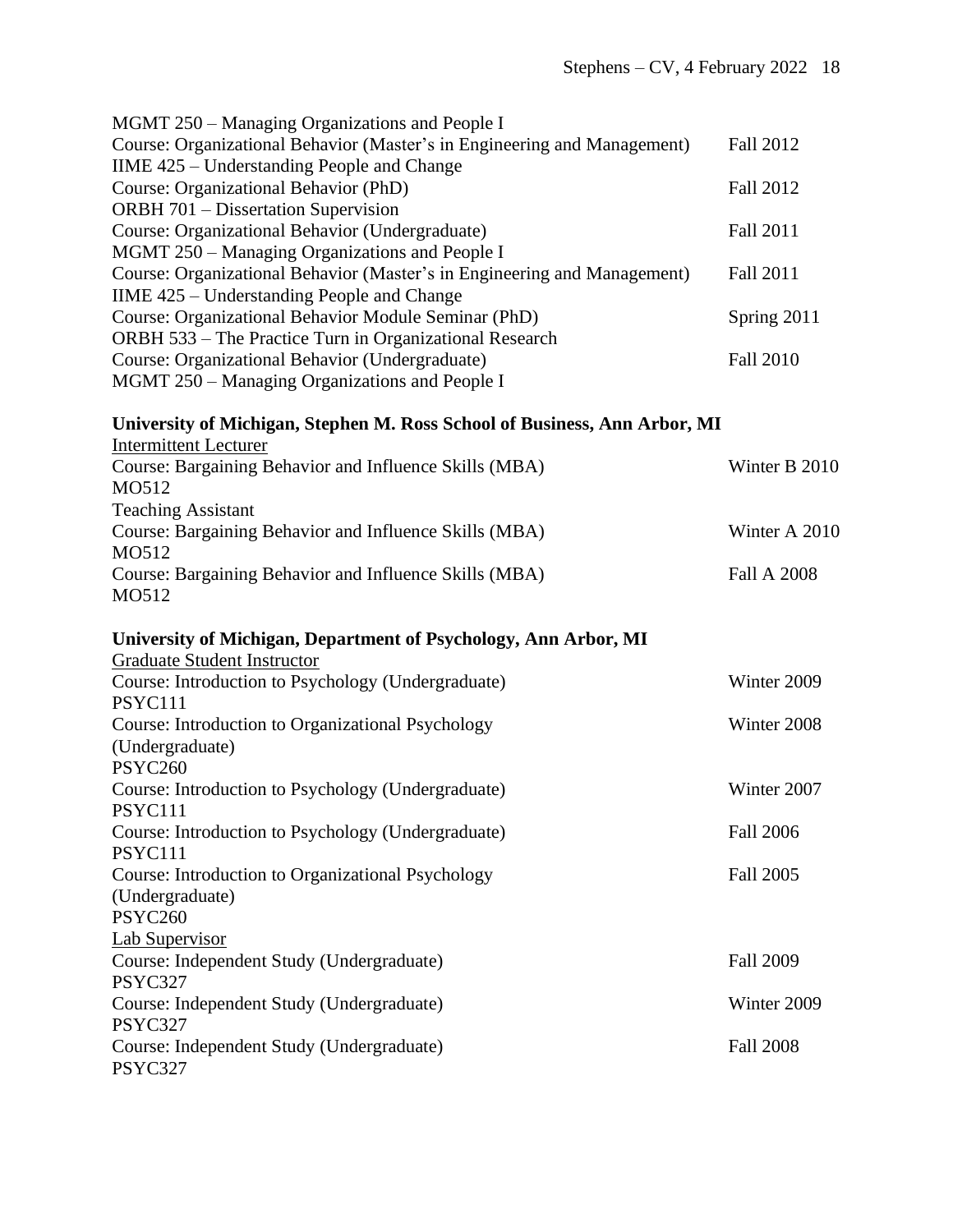# **University of Michigan, Department of Organizational Studies, Ann Arbor, MI** Project Leader Course: Developing Effective Leaders (Undergraduate) Fall 2005 OS490

## **SERVICE**

### **Professional Service**

| <b>Advisory Board Member</b>                          |                  |
|-------------------------------------------------------|------------------|
| <b>XpandCulture</b>                                   | $2020$ – present |
| <b>Center for Positive Organizations</b>              | $2019$ – present |
| <b>Relational Coordination Research Collaborative</b> | $2018$ – present |
| (Research Advisory Committee Chair)                   | $2018 - 2020$    |
| (Vice-Chair)                                          | $2020$ – present |
| <b>Guest Associate Editor</b>                         |                  |
| <b>Academy of Management Review</b>                   | 2021             |
| Special Topic Forum on "The New Normal"               |                  |
| <b>Editorial Board Member</b>                         |                  |
| <b>Academy of Management Review</b>                   | $2020$ – present |
| <b>Academy of Management Discoveries</b>              | $2018 - 2020$    |
| Group & Organization Management                       | $2017$ – present |
| <b>Academy of Management Review</b>                   | $2014 - 2017$    |
| <b>Representative-at-Large</b>                        |                  |
| Executive Committee,                                  | $2014 - 2017$    |
| Managerial and Organizational Cognition Division,     |                  |
| <b>Academy of Management</b>                          |                  |
| <b>Consulting Editor</b>                              |                  |
| Caribbean Journal of Psychology                       | 2013             |
| <b>External Thesis Examiner</b>                       |                  |
| R. Andre, Fielding University                         | $2019$ – present |
| L. S. Kantor, University of Cape Town                 | $2018 - 2019$    |
| A.-M, Lilleløkken, BI Norwegian Business School       | $2020$ – present |
| <b>Grant Proposal Reviewer</b>                        |                  |
| Netherlands Organisation for Scientific Research,     | 2019             |
| Innovational Research Incentives Scheme (VENI grants) |                  |
| <b>Ad hoc Reviewer</b>                                |                  |
| Academy of Management Journal                         | $2011$ – present |
| <b>Academy of Management Review</b>                   | $2010 - 2014$    |
|                                                       | $2017 - 2020$    |
| Administrative Science Quarterly                      | $2017$ – present |
| Design Issues                                         | $2018$ – present |
| Frontiers in Psychology:                              |                  |
| Personality and Social Psychology Section             | $2014$ – present |
| Performance Science Section                           | $2017$ – present |
| Group & Organization Management                       | $2013 - 2017$    |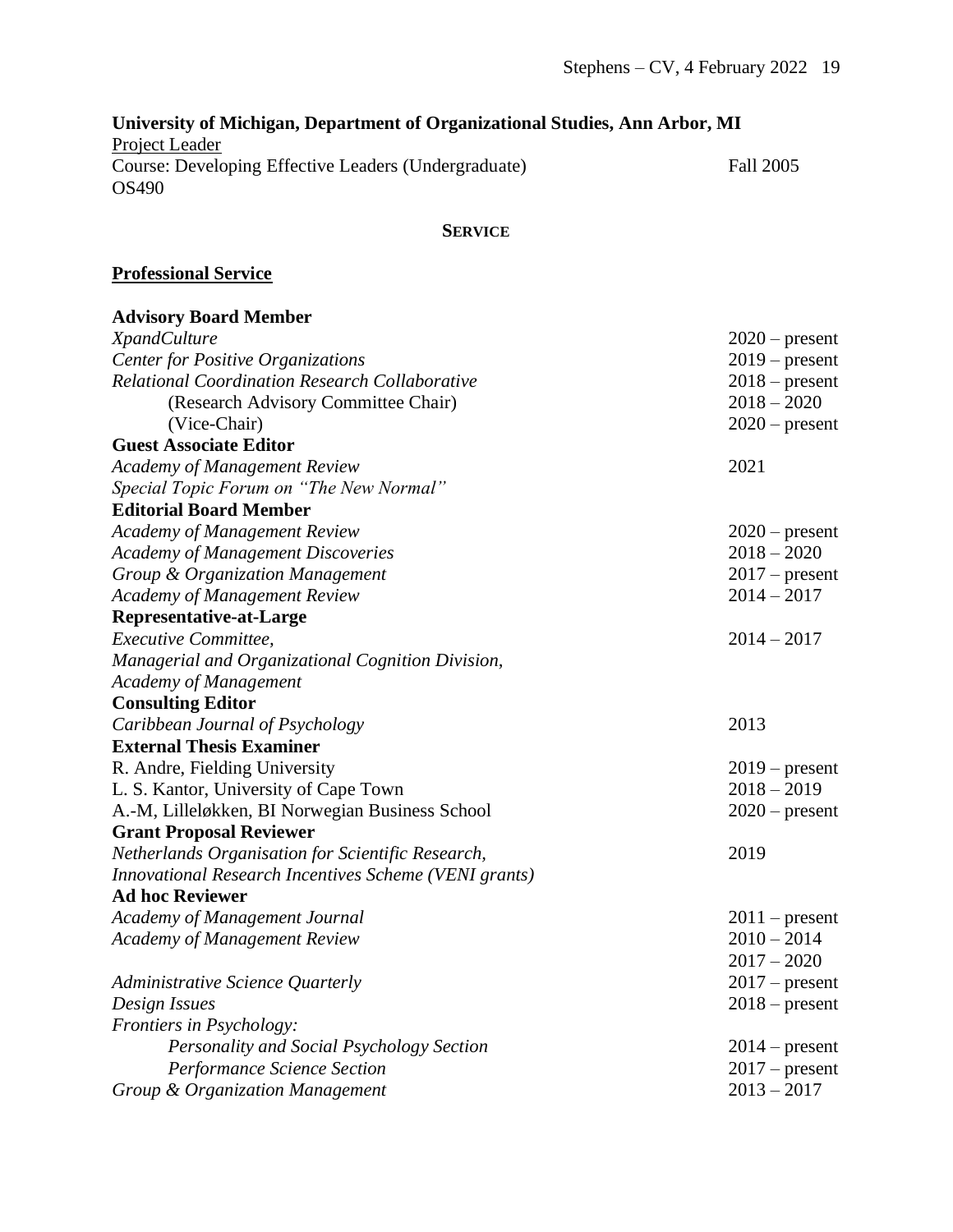| <b>Human Relations</b>                                  | $2013$ – present |
|---------------------------------------------------------|------------------|
| Human Resource Management                               | $2021$ – present |
| Human Resource Management Review                        | $2019$ – present |
| Journal of Business Ethics                              | $2015$ – present |
| Journal of Engineering and Technology Management        | $2020$ – present |
| Journal of Management Studies                           | $2021$ – present |
| <b>Management Learning</b>                              | $2021$ – present |
| <b>Organizational Aesthetics</b>                        | $2013$ – present |
| Organizational Research Methods                         | $2014$ – present |
| <b>Organization Science</b>                             | $2020$ – present |
| <b>Organization Studies</b>                             | $2012$ – present |
| Psychomusicology                                        | 2011             |
| Positive Organizational Scholarship Research Conference | 2017             |
| Annual Meetings of the Academy of Management            |                  |
| Managerial and Organizational Cognition (MOC) Division  | $2006$ – present |
| Organizational Behavior (OB) Division                   | $2006$ – present |
| Organizational Management Theory (OMT) Division         | $2011$ – present |

#### **Case Western Reserve University Service**

Moderator, F. Joseph Callahan Distinguished Lecture/Think Forum on *21st Century Power: Principles, Practices, and Positive Social Change* by Dacher Keltner, 2021 Team Lead, COVID-19 Innovation Team, 2020 Pathway Co-Leader, ThinkBig Strategic Plan, Pathway 4 (Shaping the Agora), 2020 Guest Panelist, To Tenure and Beyond, Office of Faculty Development, 2019 Guest Panelist, New Faculty Orientation, Office of Faculty Development, 2019 Member, Conflict of Interest Committee, 2019 – present Member, Faculty Senate Committee on Undergraduate Education, 2019 – 2020 Member, Student Success Initiative Faculty Advisory Group, 2018 – 2020 Member, Strategic Planning Committee, CWRU LGBT Center, 2018 – 2019 Guest Presenter, Secure the Bag, Upperclass Experience, 2017 Guest Speaker, Faculty Fridays, CWRU Greek Life, 2016, 2015 Faculty Marshal, Convocation and Undergraduate Diploma Ceremony, 2015, 2016, 2017 Guest Speaker, Music and Community (USSO 289T), 2015 Guest Panelist, Work it OUT!, CWRU LGBT Center, 2014, 2015 Graduation Speaker, *Tempus Transitus*, 2014 Member, Dissertation Committee, Department of Psychology (B. Yimenu), 2014-2016 Member, Dissertation Committee, Department of Psychology (J. Juergensen), 2013-2014 Guest Speaker, Beyond positional bargaining: Unwrapping the value and resolution package Alternative Dispute Resolution Society Symposium, School of Law, 2013 Faculty Judge, Martin Luther King, Jr. Essay Contest, Office of Inclusion, Diversity and Equal Opportunity. 2013, 2014 Guest Panelist, New Faculty Orientation, Office of the Provost, 2012

#### **Weatherhead School of Management Service**

Member, Dean's Reappointment Review Committee, 2021 Member, Alumni Research Committee, 2021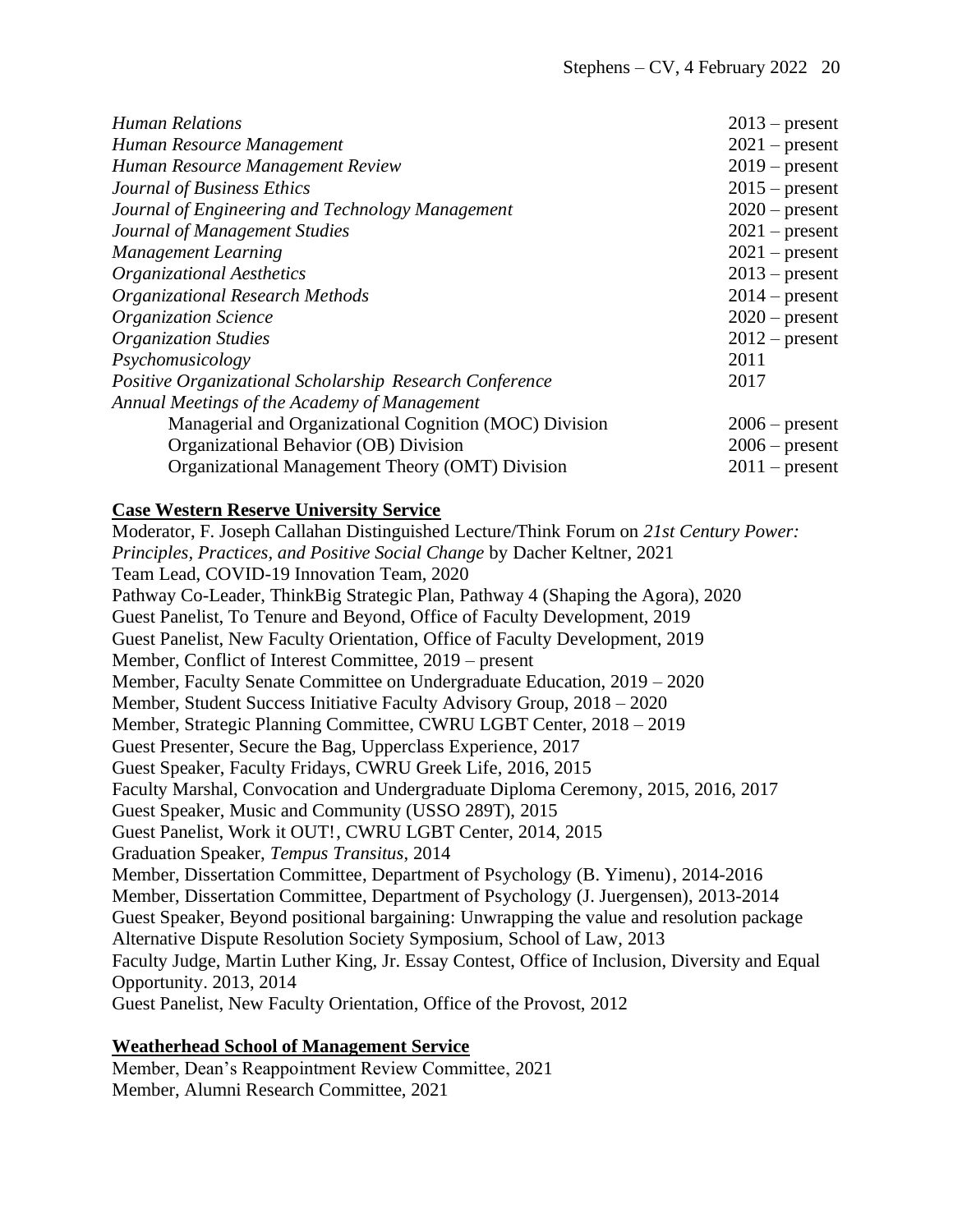Member, Strategic Planning Committee, 2019 Guest Panelist, Work it OUT!, 2016 Faculty Marshal, Commencement Ceremony, 2015, 2016, 2017, 2019 Interview Panelist, Executive Director Search, Master's in Engineering and Management Program, 2015 Undergraduate and Integrated Study Programs Committee, 2011 – 2020 Member, Dissertation Committee, Department of Design & Innovation (E. Milrud), 2019- Member, Dissertation Committee, Doctor of Management Program (T. Carter), 2018 Member, Dissertation Committee, Doctor of Management Program (B. Brake), 2016-2017 Member, Dissertation Committee, Doctor of Management Program (B. Olson), 2015-2016 Member, Dissertation Committee, Doctor of Management Program (M. Amatullo), 2014-2015 Member, Dissertation Committee, Department of Design & Innovation (K. Lee), 2014- Member, Dissertation Committee, Doctor of Management Program (A. Wolfberg), 2012-2014 Member, Dissertation Committee, Department of Information Systems (V. Thummadi), 2011- 2014 Member, Dissertation Committee, Department of Information Systems (J. Park), 2011-2013 Member, Dissertation Committee, Department of Information Systems (Y. Jung), 2011

### **Department of Organizational Behavior (Case Western Reserve University) Service**

Chair, Doctoral Student Admissions Committee, 2020 Member, Doctoral Student Admissions Committee, 2019, 2016, 2013, 2012.

| <b>Doctoral Student Advising</b> |  |  |
|----------------------------------|--|--|
|                                  |  |  |

| Chair, Dissertation Committee (E. Johnson)               | $2021 -$  |
|----------------------------------------------------------|-----------|
| Chair, Qualifying Paper Committee (K. May)               | 2020-     |
| Chair, Qualifying Paper Committee (E. Johnson)           | 2020-2021 |
| Reader, Integrative Scholarship Paper (E. Johnson)       | 2020      |
| Member, Dissertation Committee (E. Archibold)            | 2020-     |
| Member, Dissertation Committee (S. Jané)                 | 2020-     |
| Chair, Dissertation Committee (P. Thompson)              | 2019      |
| Chair, Dissertation Committee (J. Hinz)                  | 2019-     |
| Member, Qualifying Paper Committee (S. Erskine)          | 2019-     |
| Chair, Dissertation Committee (S.M. McBride)             | 2017-     |
| Member, Dissertation Committee (A. Varley)               | 2017-2020 |
| Reader, Integrative Scholarship Paper (J. Hinz)          | 2017-2018 |
| Member, Qualifying Paper Committee (S.M. McBride-Walker) | 2017-2018 |
| Member, Dissertation Committee (H-Y. Kim)                | 2016-2019 |
| Member, Dissertation Committee (K. Sugiyama)             | 2016-2019 |
| Member, Dissertation Committee (K. Thiel)                | $2016 -$  |
| Member, Qualifying Paper Committee (K. Thiel)            | 2016      |
| Reader, Integrative Scholarship Paper (K. Assylkhan)     | 2016-2017 |
| Chair, Qualifying Paper Committee (A. Varley)            | 2015-2017 |
| Member, Dissertation Committee (H. Wei)                  | 2015-2017 |
| Reader, Integrative Scholarship Paper (E. Chavez)        | 2015      |
|                                                          |           |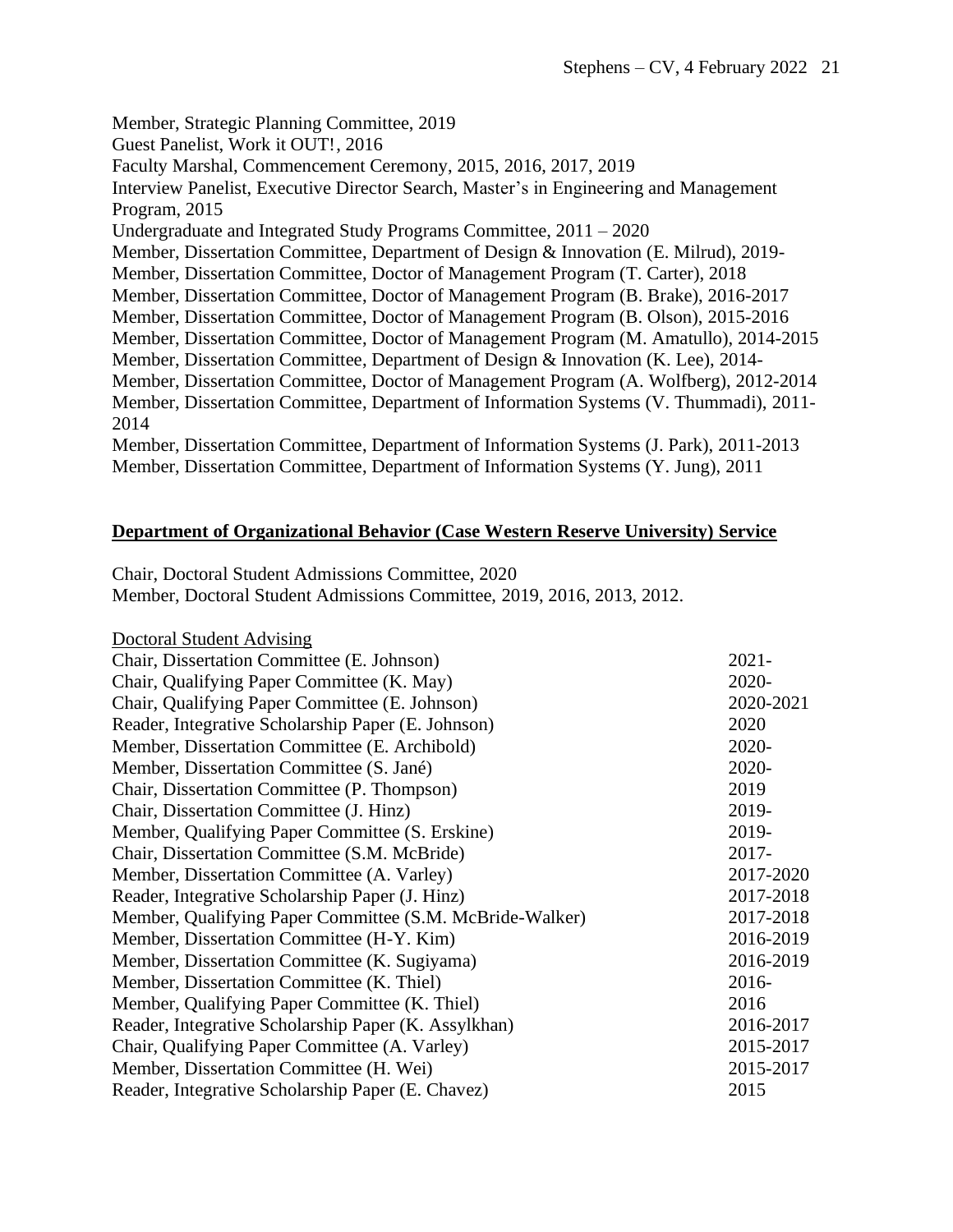| 2014-2015 |
|-----------|
| 2014-2017 |
| 2014-2016 |
| 2013-2014 |
| 2014      |
| 2013-2014 |
| 2013      |
| 2013-2014 |
| 2013-2016 |
| 2012-2016 |
| 2012-2013 |
| 2012-2013 |
| 2012      |
| 2011      |
| 2011      |
| 2011-2012 |
| 2011-2013 |
| 2010-2011 |
|           |

### **Community Service**

Cleveland, OH Volunteer, LGBT Community Center of Greater Cleveland, 2020 Baritone, Case Concert Choir , 2014 – 2016

St. Malachi R.C. Parish Member, *Mother Teresa Ministry Task Force*, 2021

Member, *Parish Council,* 2018 – 2021 Member, *Sunday Mornings at St. Malachi Review Task Force*, 2017 Member, *Organizational Structure Task Force*, 2014 – 2016 Member, *Core Team for "Affirm, Welcome, and Engage"*, 2014 – 2015 Volunteer, *Monday Night Meal*, 2013 – 2018

Ann Arbor, MI

Member, *Fr. Gabriel Richard Lecture Series Committee*, St. Mary's Student Parish, 2006 – 2008 Baritone, *University Musical Society Choral Union*, 2005 – 2009

## **Professional Affiliations**

Faculty Partner, Relational Coordination Collaborative Member, Academy of Management Faculty Member, The PhD Project: Management Doctoral Student and Faculty Alumni Association

## **Professional Development Activities**